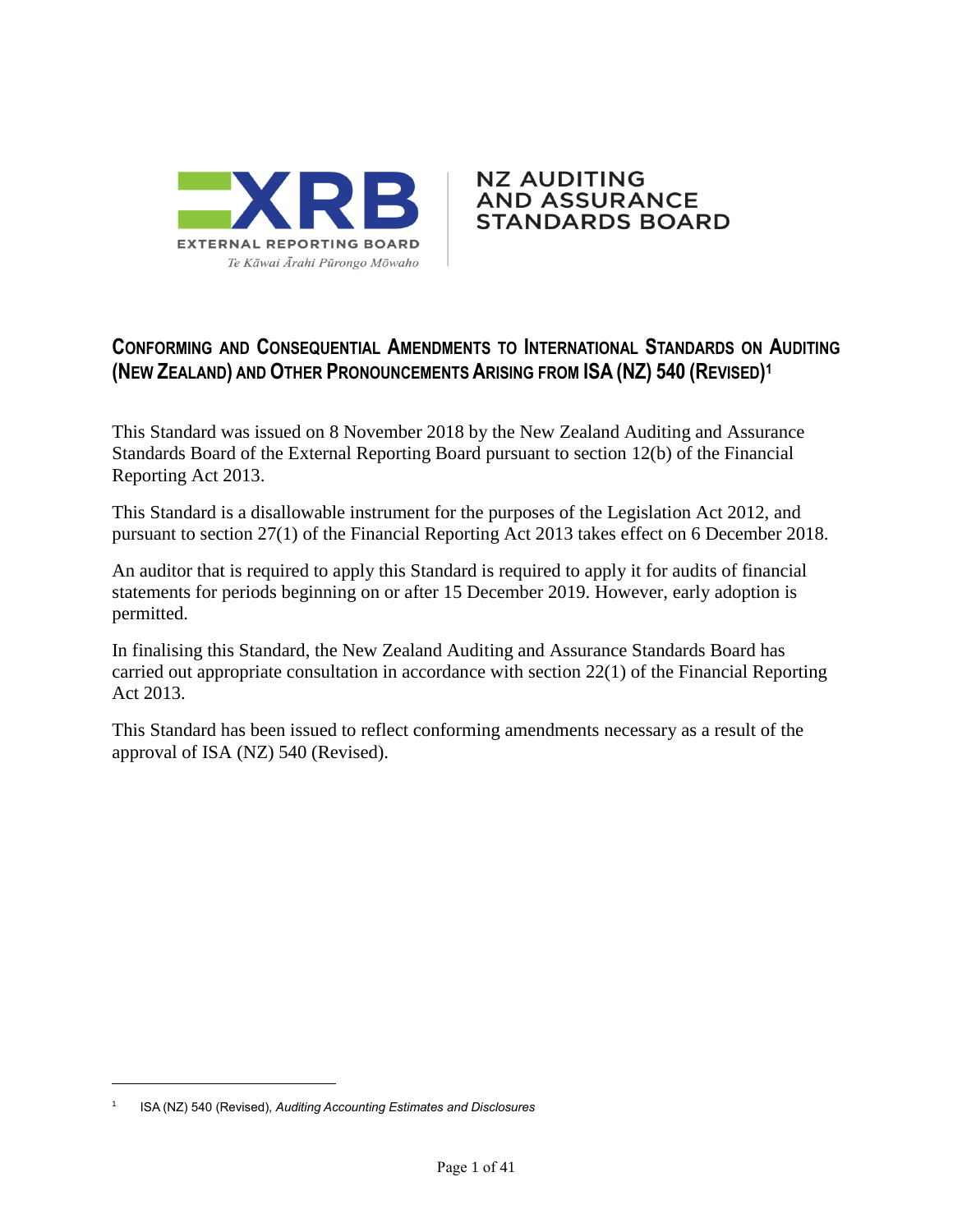### **COPYRIGHT**

© External Reporting Board ("XRB") 2018

This XRB standard contains copyright material and reproduces, with the permission of the International Federation of Accountants (IFAC), parts of the corresponding international standards issued by the International Auditing and Assurance Standards Board ("IAASB"), and published by IFAC. Reproduction within New Zealand in unaltered form (retaining this notice) is permitted for personal and non-commercial use subject to the inclusion of an acknowledgement of the source.

Requests and enquiries concerning reproduction and rights for commercial purposes within New Zealand should be addressed to the Chief Executive, External Reporting Board at the following email address: [enquiries@xrb.govt.nz](mailto:enquiries@xrb.govt.nz)

All existing rights (including copyrights) in this material outside of New Zealand are reserved by IFAC, with the exception of the right to reproduce for the purposes of personal use or other fair dealing. Further information can be obtained from IFAC at [www.ifac.org](http://www.ifac.org/) or by writing to permissions  $@$  ifac.org

ISBN 978-0-947505-57-8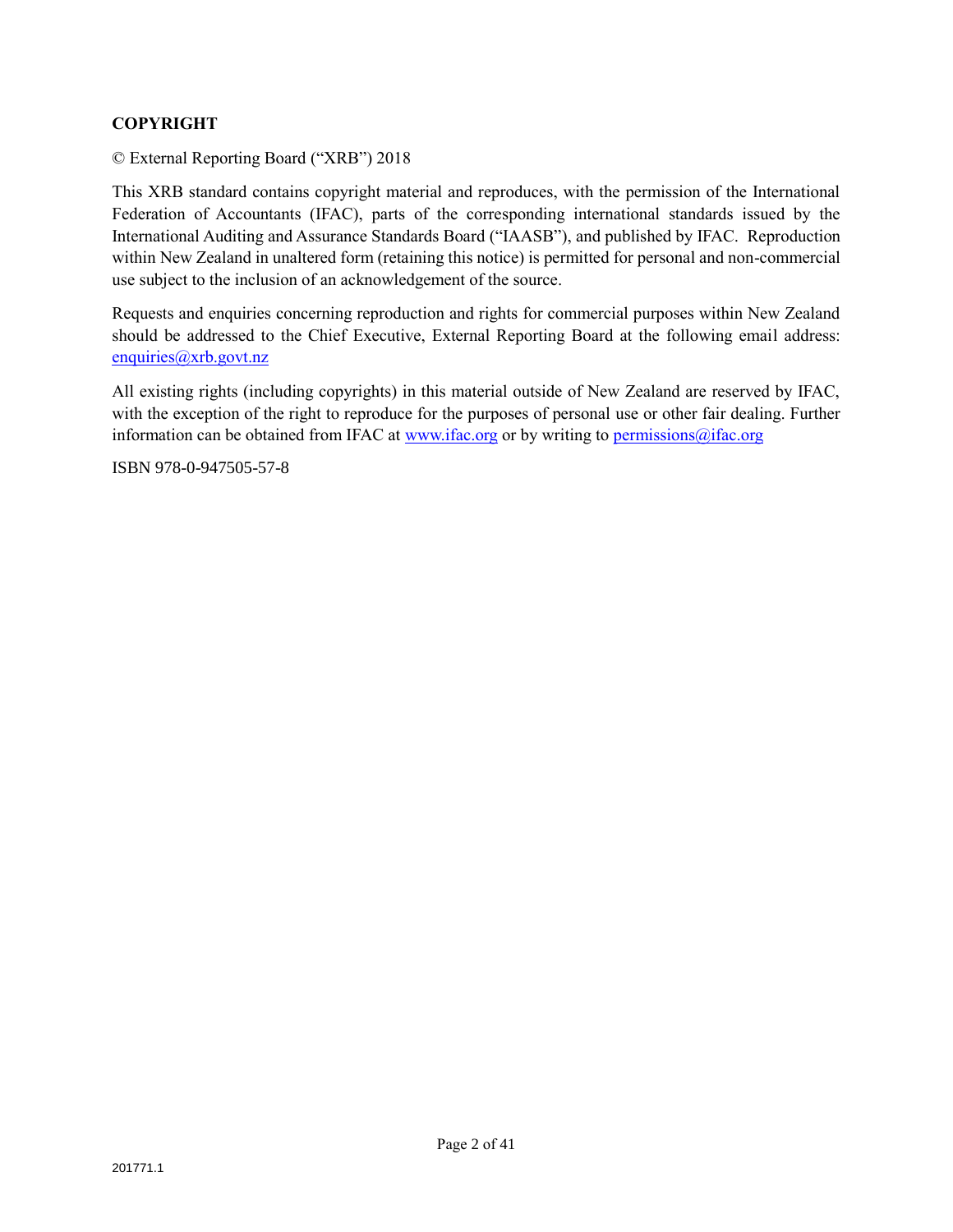### **CONTENTS**

### **A: INTRODUCTION**

### **B: CONFORMING AND CONSEQUENTIAL AMENDMENTS TO INTERNATIONAL STANDARDS ON AUDITING (NEW ZEALAND) AND OTHER PRONOUNCEMENTS ARISING FROM ISA (NZ) 540 (REVISED)**

#### **C: EFFECTIVE DATE**

Note: The footnote numbers within these amendments do not align with the actual footnote numbers of the standards that will be amended, and reference should be made to those compiled standards.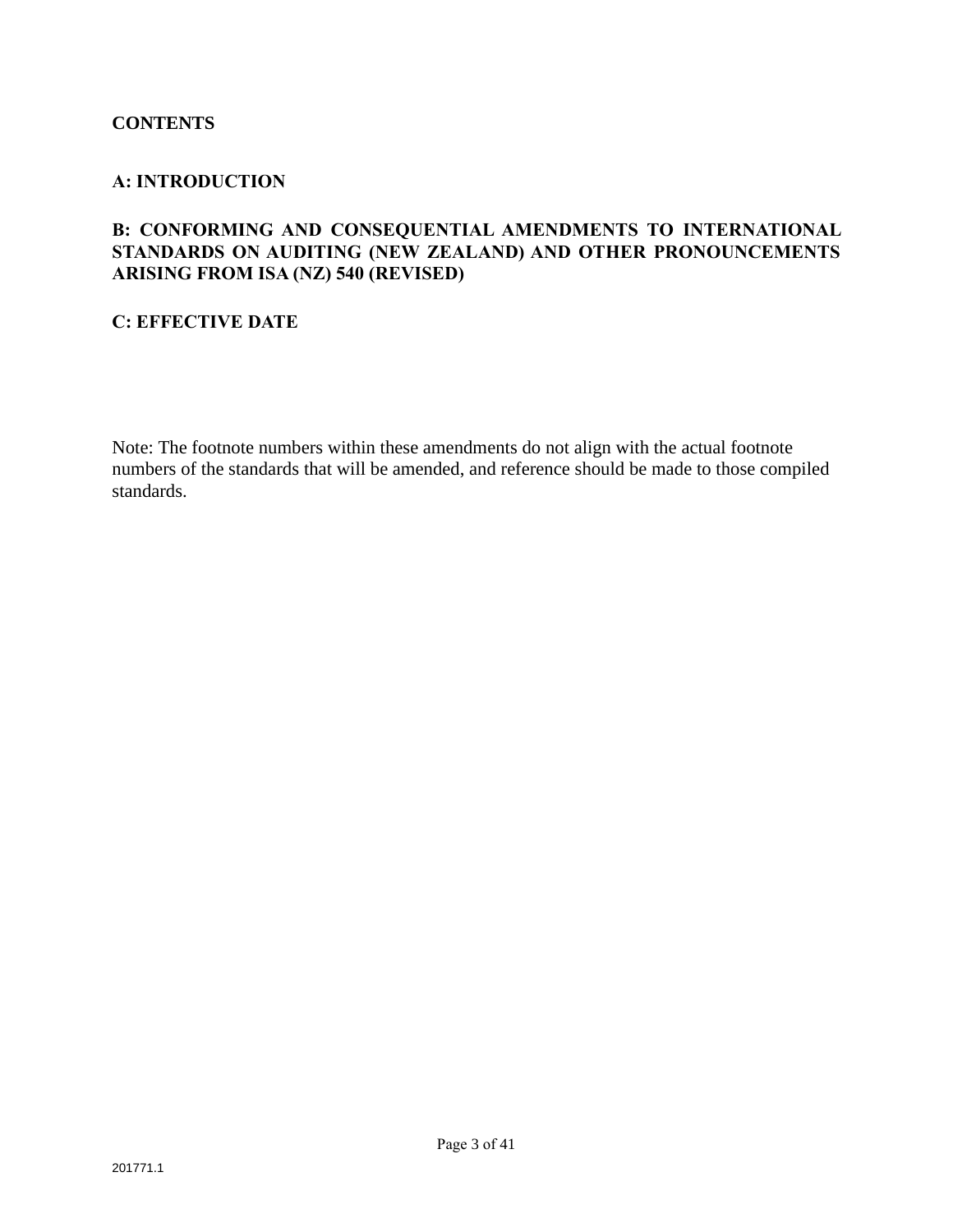### **A: INTRODUCTION**

This Standard outlines conforming and consequential amendments to the International Standards on Auditing (New Zealand) and other pronouncements as a result of the revisions to International Standard on Auditing (New Zealand) 540 (Revised), *Auditing Accounting Estimates and Related Disclosures*.

These conforming amendments affect the following International Standards on Auditing (New Zealand) and other pronouncements and are arranged in the following manner:

- *ISA (NZ) 200, Overall Objectives of the Independent Auditor and the Conduct of an Audit in Accordance With International Standards on Auditing*
- *ISA (NZ) 230, Audit Documentation*
- *ISA (NZ) 240, The Auditor's Responsibilities Relating to Fraud in an Audit of Financial Statements*
- *ISA (NZ) 260 (Revised), Communication with Those Charged with Governance*
- *ISA (NZ) 500, Audit Evidence*
- *ISA (NZ) 580, Written Representations*
- *ISA (NZ) 700 (Revised), Forming an Opinion and Reporting on Financial Statements*
- *ISA (NZ) 701, Communicating Key Audit Matters in the Independent Auditor's Report*
- *XRB Au1, Application of Auditing and Assurance Standards*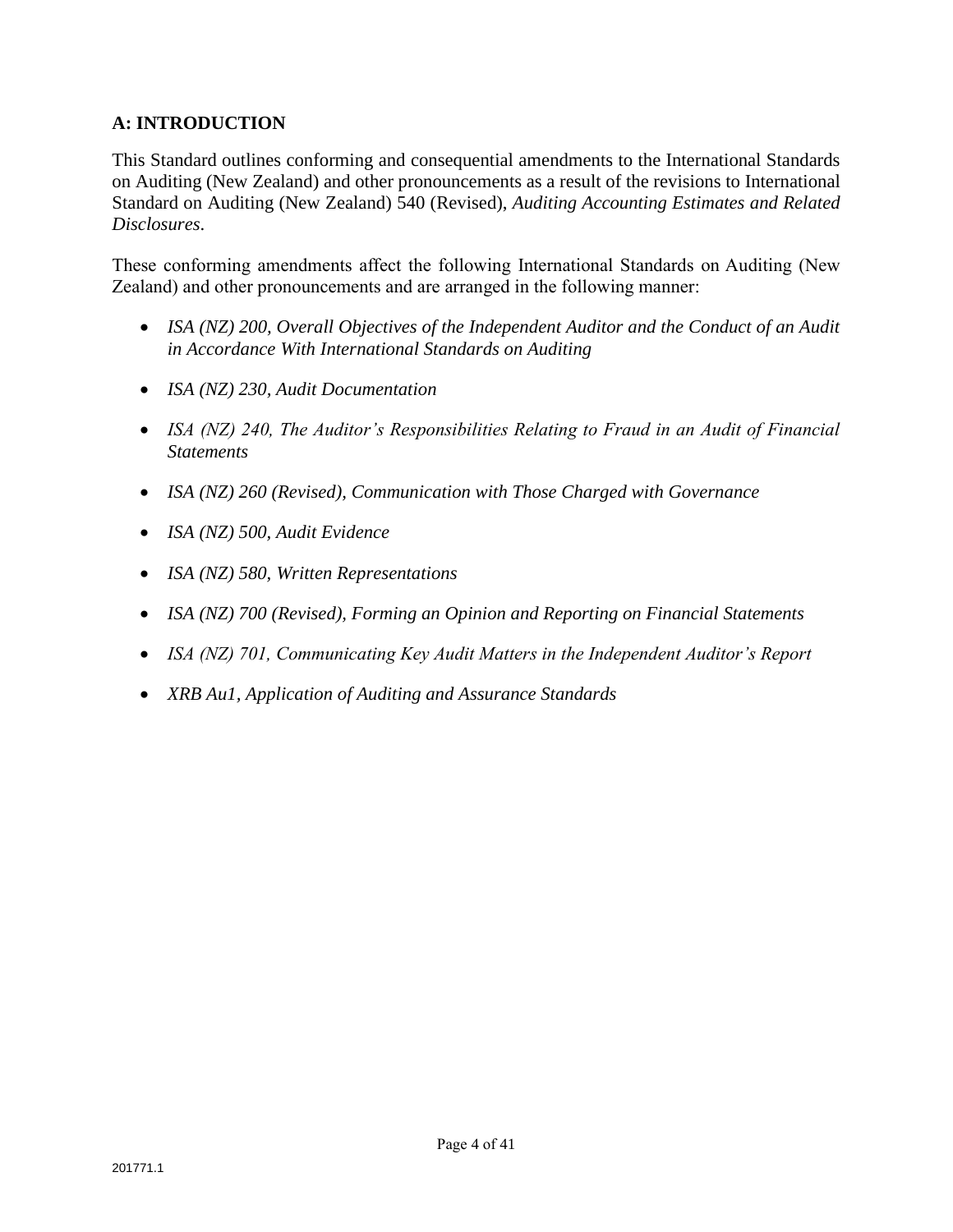## **B: CONFORMING AND CONSEQUENTIAL AMENDMENTS TO INTERNATIONAL STANDARDS ON AUDITING (NEW ZEALAND) AND OTHER PRONOUNCEMENTS ARISING FROM ISA (NZ) 540 (REVISED)**<sup>2</sup>

Amendments to extant International Standards on Auditing (New Zealand) and other pronouncements as shown. New text is underlined and deleted text is struck through.

Note: The footnote numbers within these amendments do not align with the ISAs (NZ) and other pronouncements that are amended, and reference should be made to those ISAs (NZ) and other pronouncements.

### **ISA (NZ) 200,** *Overall Objectives of the Independent Auditor and the Conduct of an Audit in Accordance With International Standards on Auditing*

## **Application and Other Explanatory Material**

…

**Sufficient Appropriate Audit Evidence and Audit Risk** (Ref: Para. 5 and 17)

…

*Audit Risk*

…

Risks of Material Misstatement

…

A42. The assessment of the risks of material misstatement may be expressed in quantitative terms, such as in percentages, or in non-quantitative terms. In any case, the need for the auditor to make appropriate risk assessments is more important than the different approaches by which they may be made. The ISAs (NZ) do not ordinarily refer to inherent risk and control risk separately, but rather to a combined assessment of the "risks of material misstatement." However, ISA (NZ) 540 (Revised)<sup>3</sup> requires a separate assessment of inherent risk and control risk to provide a basis for designing and performing further audit procedures to respond to the assessed risks of material misstatement, including significant risks, for accounting estimates at the assertion level in accordance with ISA (NZ) 330.<sup>4</sup> In identifying and assessing risks of material misstatement for significant classes of transactions, account balances or disclosures other than accounting estimates, the auditor may make separate or combined assessments of inherent and control risk depending on preferred audit techniques or methodologies and practical considerations. The assessment of the risks of material misstatement may be expressed in quantitative terms, such as in percentages, or in non-

<sup>2</sup> ISA (NZ) 540 (Revised), *Auditing Accounting Estimates and Related Disclosures*

<sup>3</sup> ISA (NZ) 540 (Revised), *Auditing Accounting Estimates and Related Disclosures*, paragraph 15

<sup>4</sup> ISA (NZ) 330, paragraph 7(b)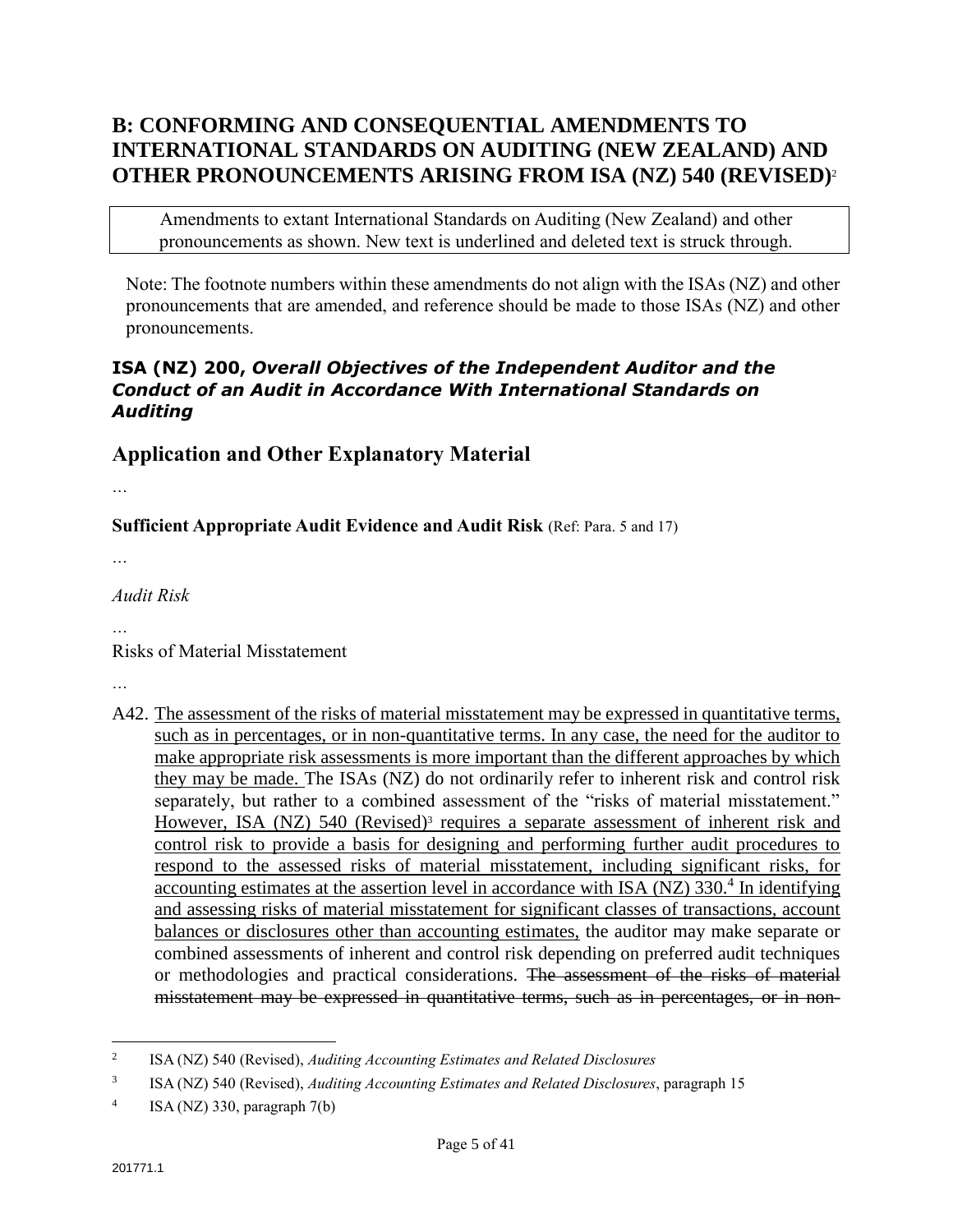quantitative terms. In any case, the need for the auditor to make appropriate risk assessments is more important than the different approaches by which they may be made.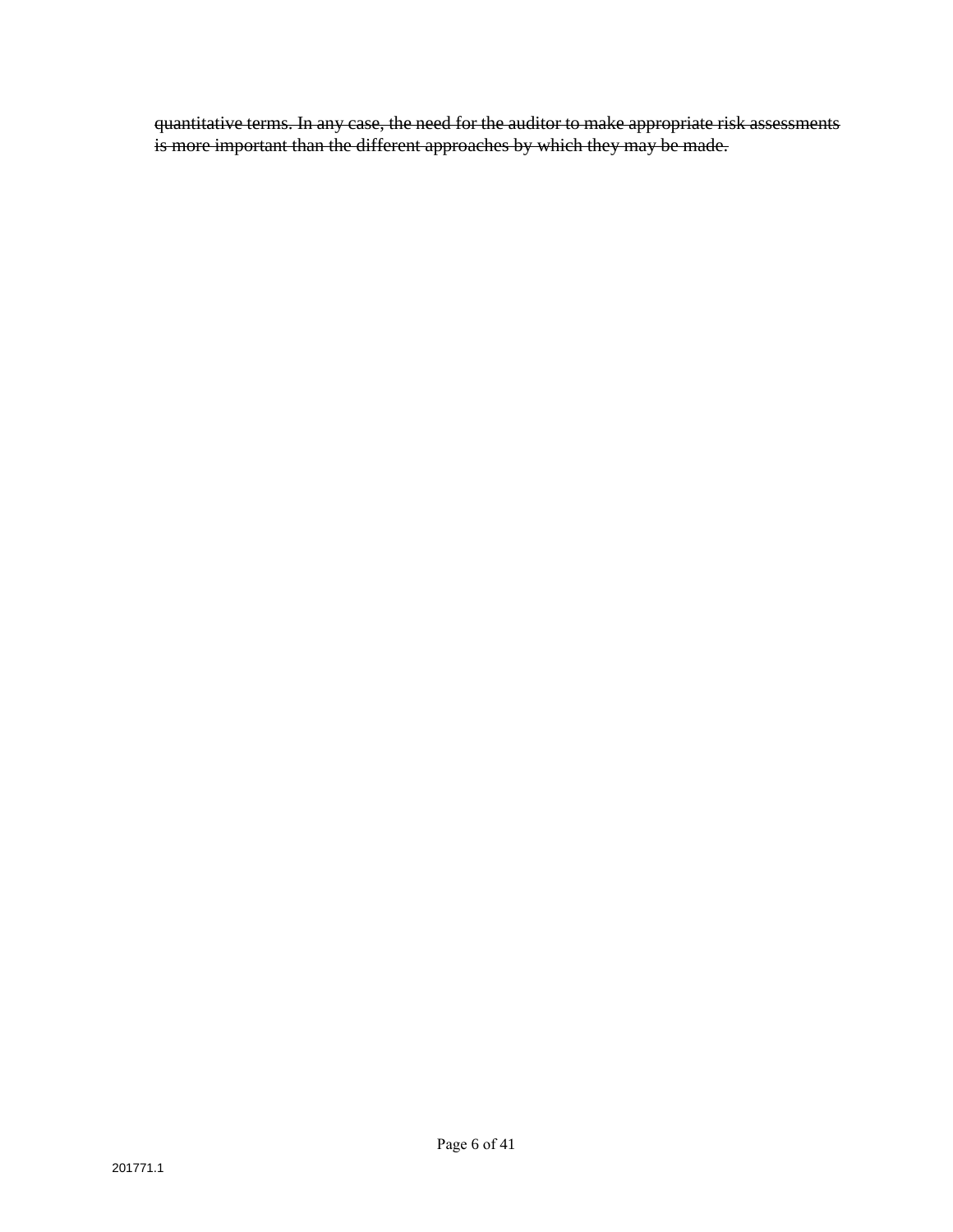## **ISA (NZ) 230,** *Audit Documentation*

## **Requirements**

…

### **Documentation of the Audit Procedures Performed and Audit Evidence Obtained**

#### *Form, Content and Extent of Audit Documentation*

- 8. The auditor shall prepare audit documentation that is sufficient to enable an experienced auditor, having no previous connection with the audit, to understand: (Ref: Para. A2–A5, A16– A17)
	- (a) The nature, timing and extent of the audit procedures performed to comply with the ISAs and applicable legal and regulatory requirements; (Ref: Para. A6–A7)
	- (b) The results of the audit procedures performed, and the audit evidence obtained; and
	- (c) Significant matters arising during the audit, the conclusions reached thereon, and significant professional judgements made in reaching those conclusions. (Ref: Para. A8– A11)

…

## **Application and Other Explanatory Material**

…

Documentation of Compliance with ISAs (NZ) (Ref: Para. 8(a))

…

A7. [Amended by the NZAuASB]

- NZA7.1 Audit documentation provides evidence that the audit complies with the ISAs (NZ). However, it is neither necessary nor practicable for the auditor to document every matter considered, or professional judgement made, in an audit. Further, it is unnecessary for the auditor to document separately (as in a checklist, for example) compliance with matters for which compliance is demonstrated by documents included within the audit file. For example:
	- The existence of an adequately documented audit plan demonstrates that the auditor has planned the audit.
	- The existence of a signed engagement letter in the audit file demonstrates that the auditor has agreed the terms of the audit engagement with those charged with governance.
	- An auditor's report containing an appropriately qualified opinion on the financial statements demonstrates that the auditor has complied with the requirement to express a qualified opinion under the circumstances specified in the ISAs (NZ).
	- In relation to requirements that apply generally throughout the audit, there may be a number of ways in which compliance with them may be demonstrated within the audit file: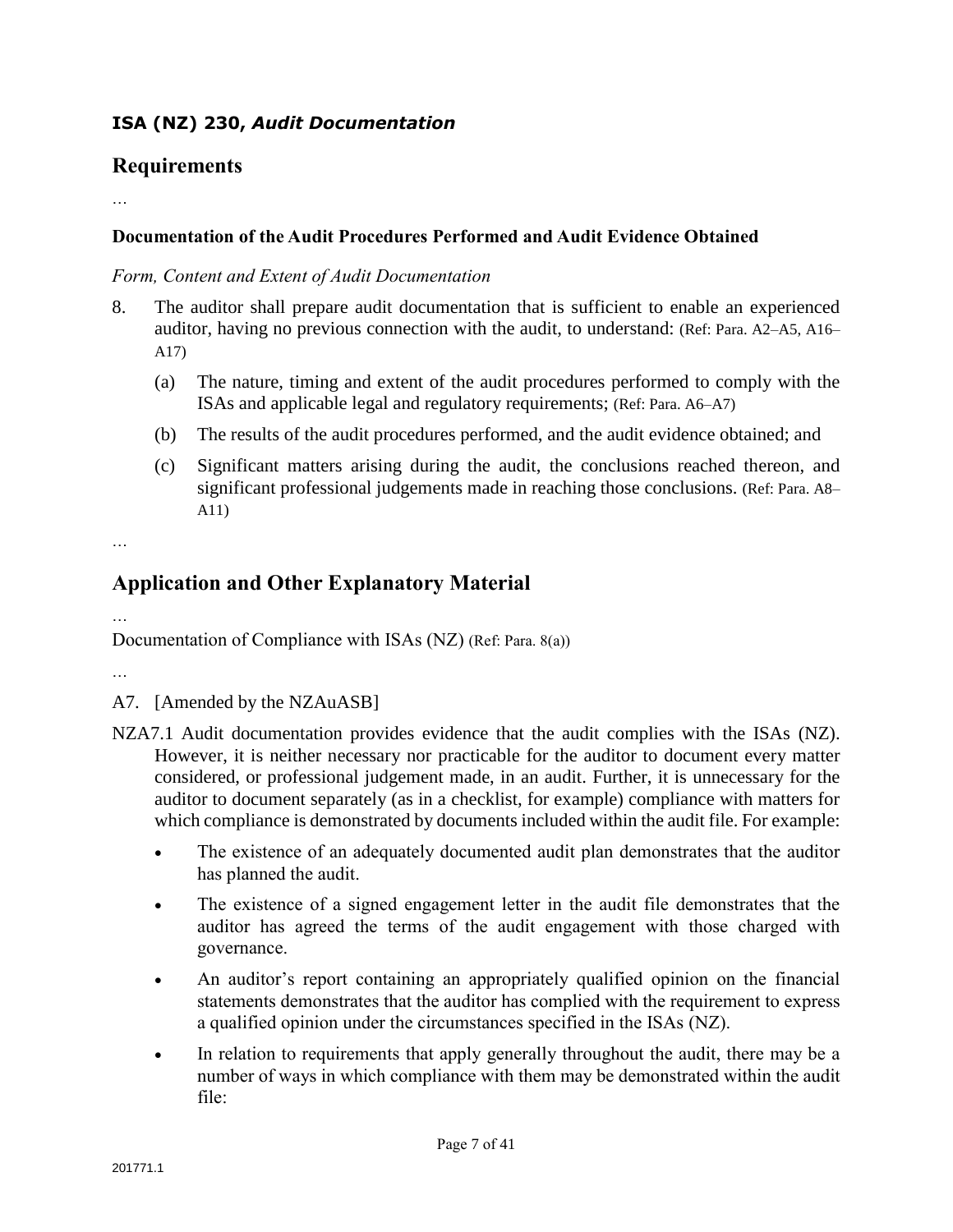- o For example, there may be no single way in which the auditor's professional scepticism is documented. But the audit documentation may nevertheless provide evidence of the auditor's exercise of professional scepticism in accordance with the ISAs (NZ). For example, in relation to accounting estimates, when the audit evidence obtained includes evidence that both corroborates and contradicts management's assertions, documenting how the auditor evaluated that evidence, including the professional judgements made in forming a conclusion as to the sufficiency and appropriateness of the audit evidence obtained. Such evidence may include specific procedures performed to corroborate management's responses to the auditor's inquiries.
- o Similarly, that the engagement partner has taken responsibility for the direction, supervision and performance of the audit in compliance with the ISAs (NZ) may be evidenced in a number of ways within the audit documentation. This may include documentation of the engagement partner's timely involvement in aspects of the audit, such as participation in the team discussions required by ISA (NZ) 315 (Revised).<sup>5</sup>

Documentation of Significant Matters and Related Significant Professional Judgements (Ref: Para. 8(c))

…

…

- A10. Some examples of circumstances in which, in accordance with paragraph 8, it is appropriate to prepare audit documentation relating to the use of professional judgement include, where the matters and judgements are significant:
	- The rationale for the auditor's conclusion when a requirement provides that the auditor "shall consider" certain information or factors, and that consideration is significant in the context of the particular engagement.
	- The basis for the auditor's conclusion on the reasonableness of areas of subjective judgements made by management (for example, the reasonableness of significant accounting estimates).
	- The basis for the auditor's evaluation of whether an accounting estimate and related disclosures are reasonable in the context of the applicable financial reporting framework, or are misstated.
	- The basis for the auditor's conclusions about the authenticity of a document when further investigation (such as making appropriate use of an expert or of confirmation procedures) is undertaken in response to conditions identified during the audit that caused the auditor to believe that the document may not be authentic.
	- When ISA (NZ) 701 applies,<sup>6</sup> the auditor's determination of the key audit matters or the determination that there are no key audit matters to be communicated.

<sup>5</sup> ISA (NZ) 315 (Revised), "*Identifying and Assessing the Risks of Material Misstatement through Understanding the Entity and Its Environment*,<sup>2</sup> paragraph 10.

<sup>6</sup> ISA (NZ) 701, *Communicating Key Audit Matters in the Independent Auditor's Report*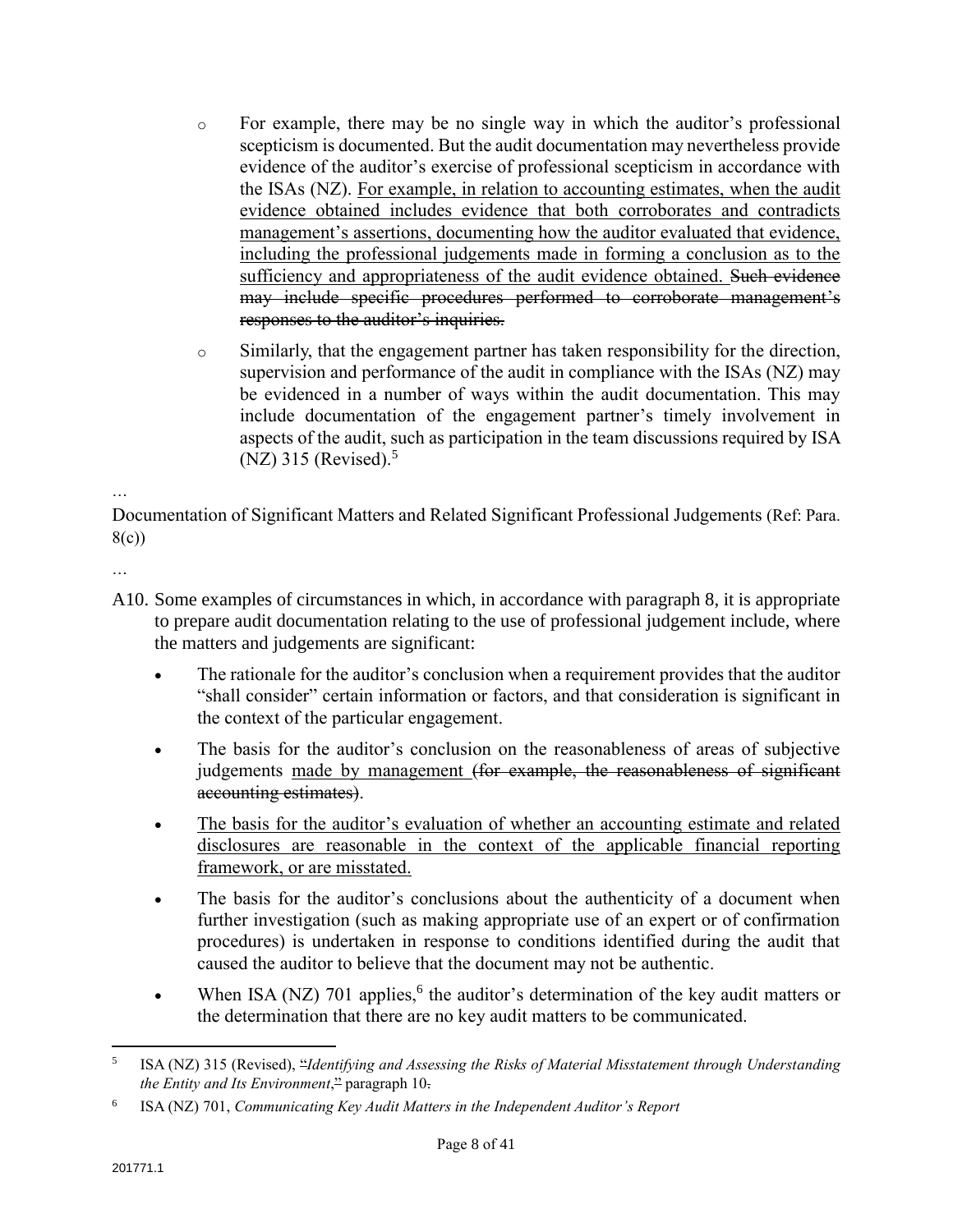# **Appendix**

(Ref: Para 1)

# **Specific Audit Documentation Requirements and Guidance in Other ISAs (NZ)**

…

• ISA (NZ) 540 (Revised), *Auditing Accounting Estimates, Including Fair Value Accounting Estimates, and Related Disclosures* – paragraph 3723

…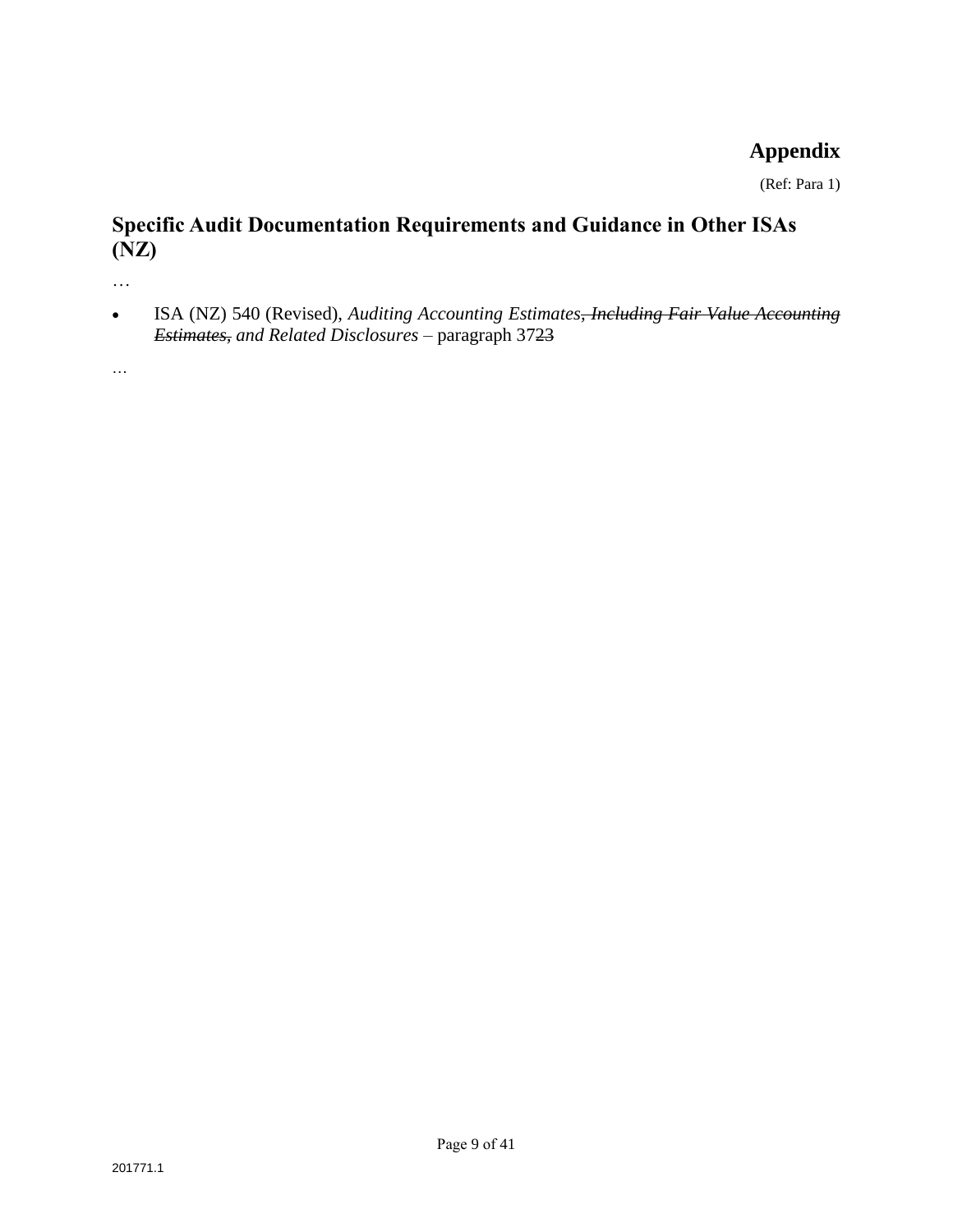## **ISA (NZ) 240,** *The Auditor's Responsibilities Relating to Fraud in an Audit of Financial Statements Accounting Estimates*

## **Application and Other Explanatory Material**

- …
- A48. A retrospective review is also required by ISA (NZ) 540 (Revised).<sup>7</sup> That review is conducted as a risk assessment procedure to obtain information regarding the effectiveness of management's previous prior period estimation process accounting estimates, audit evidence about the outcome, or where applicable, their subsequent re-estimation of prior period accounting estimates that is pertinent to makingto assist in identifying and assessing the risks of material misstatement in the current period accounting estimates, and audit evidence of matters, such as estimation uncertainty, that may be required to be disclosed in the financial statements. As a practical matter, the auditor's review of management judgements and assumptions for biases that could represent a risk of material misstatement due to fraud in accordance with this ISA (NZ) may be carried out in conjunction with the review required by ISA (NZ) 540 (Revised).

…

<sup>7</sup> ISA (NZ) 540 (Revised), "*Auditing Accounting Estimates*, Including Fair Value Accounting Estimates*, and Related Disclosures*," paragraph 9.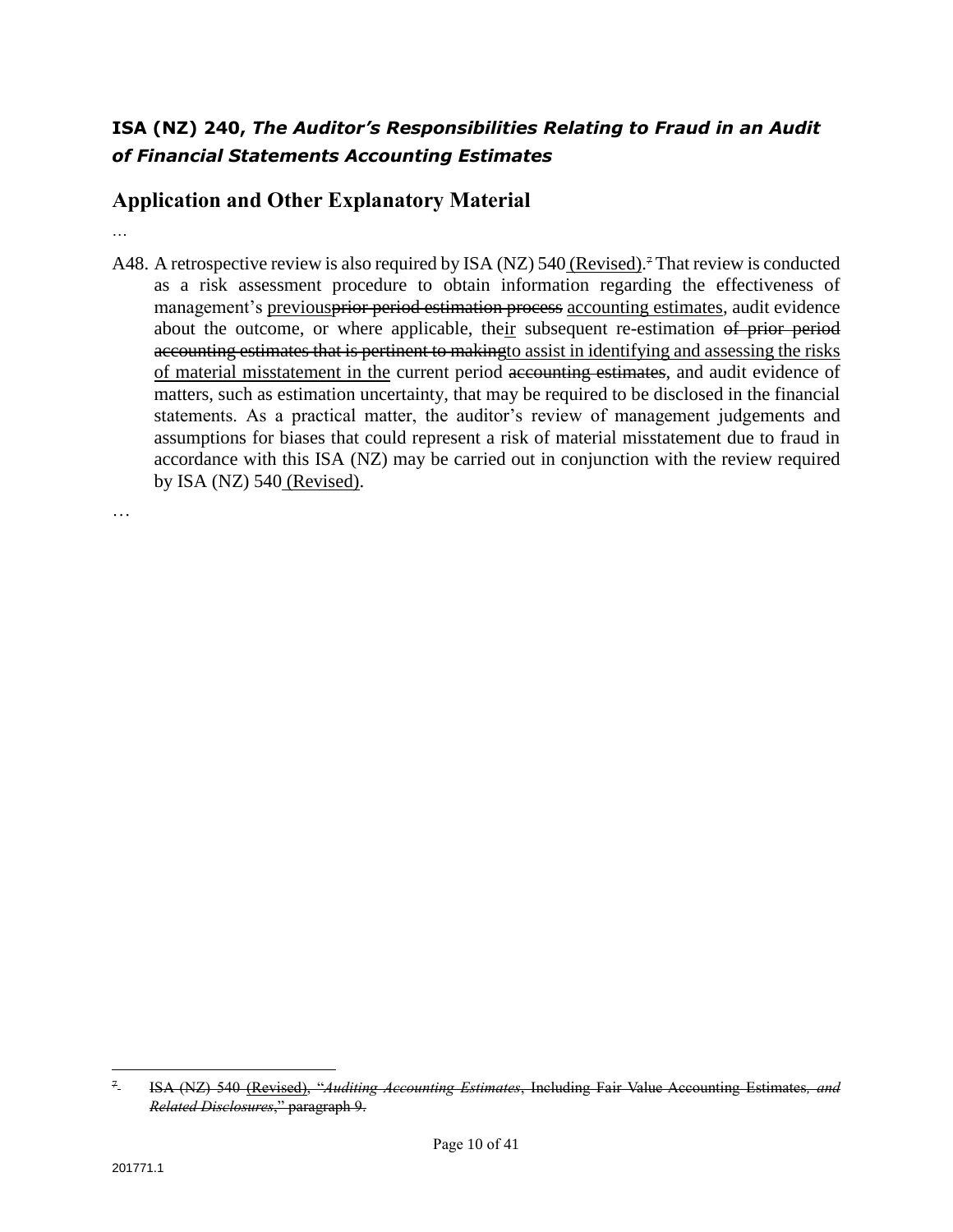## **ISA (NZ) 260 (Revised),** *Communication with Those Charged with Governance*

## **Requirements**

…

### **Matters to Be Communicated**

*…*

#### *Significant Findings from the Audit*

- 16. The auditor shall communicate with those charged with governance: (Ref: Para. A17–A18)
	- (a) The auditor's views about significant qualitative aspects of the entity's accounting practices, including accounting policies, accounting estimates and financial statement disclosures. When applicable, the auditor shall explain to those charged with governance why the auditor considers a significant accounting practice, that is acceptable under the applicable financial reporting framework, not to be most appropriate to the particular circumstances of the entity; (Ref: Para. A19–A20)
	- (b) Significant difficulties, if any, encountered during the audit; (Ref: Para. A21)
	- (c) Unless all of those charged with governance are involved in managing the entity:
		- (i) Significant matters arising during the audit that were discussed, or subject to correspondence, with management; and (Ref: Para. A22)
		- (ii) Written representations the auditor is requesting;
	- (d) Circumstances that affect the form and content of the auditor's report, if any; and (Ref: Para. A23–A25)
	- (e) Any other significant matters arising during the audit that, in the auditor's professional judgement, are relevant to the oversight of the financial reporting process. (Ref: Para. A26–A28)

…

# **Application and Other Explanatory Material**

…

## **Matters to Be Communicated**

…

*Significant Findings from the Audit*

…

Significant Qualitative Aspects of Accounting Practices (Ref: Para. 16(a))

A19. Financial reporting frameworks ordinarily allow for the entity to make accounting estimates, and judgements about accounting policies and financial statement disclosures, for example,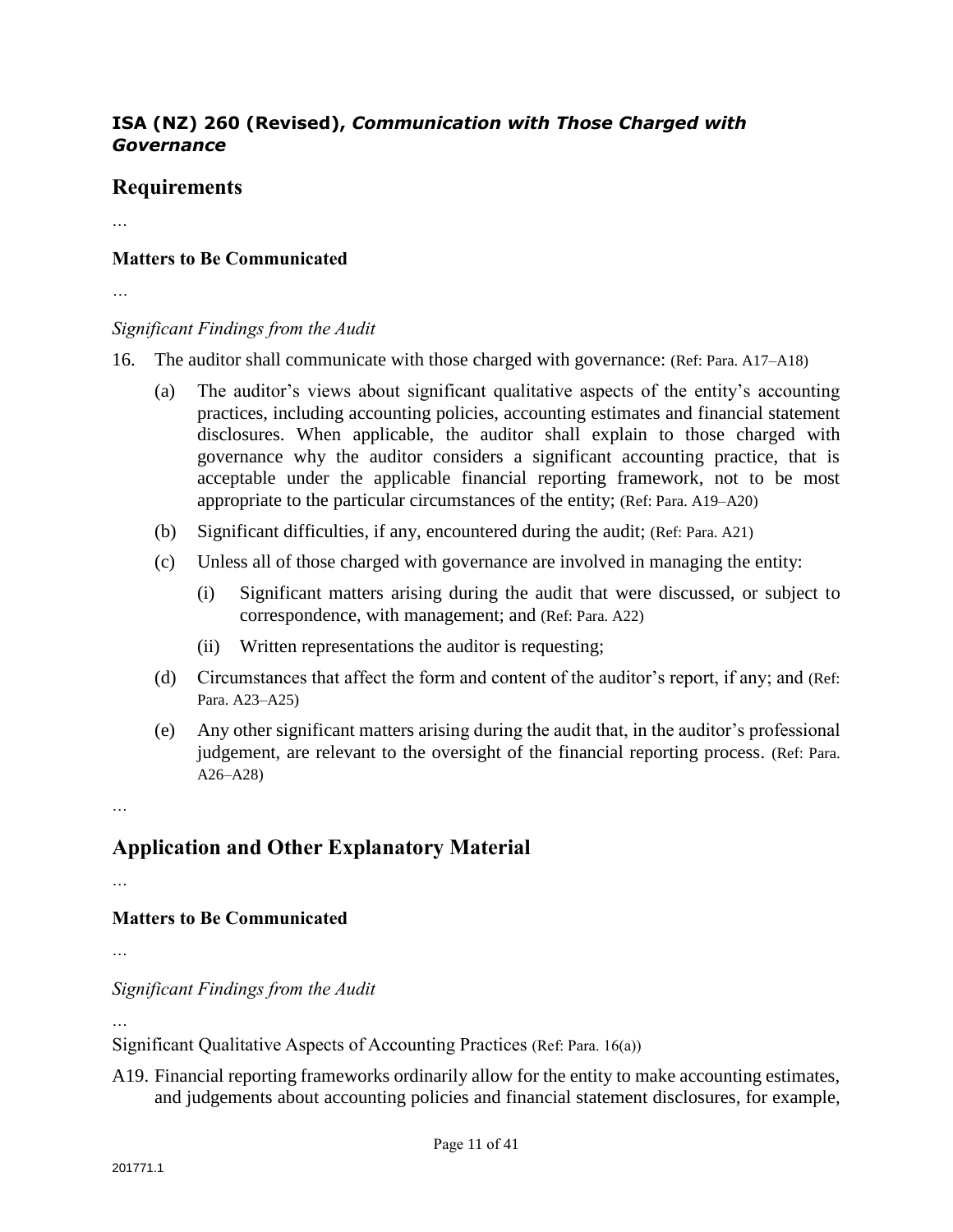in relation to the use of key-assumptions in the development of accounting estimates for which there is significant measurement uncertainty. In addition, law, regulation or financial reporting frameworks may require disclosure of a summary of significant accounting policies or make reference to "critical accounting estimates" or "critical accounting policies and practices" to identify and provide additional information to users about the most difficult, subjective or complex judgements made by management in preparing the financial statements.

A20. As a result, the auditor's views on the subjective aspects of the financial statements may be particularly relevant to those charged with governance in discharging their responsibilities for oversight of the financial reporting process. For example, in relation to the matters described in paragraph A19, those charged with governance may be interested in the auditor's evaluation of the adequacy of disclosures of the estimation uncertainty relating to accounting estimates that give rise to significant risks. views on the degree to which complexity, subjectivity or other inherent risk factors affect the selection or application of the methods, assumptions and data used in making a significant accounting estimate, as well as the auditor's evaluation of whether management's point estimate and related disclosures in the financial statements are reasonable in the context of the applicable financial reporting framework. Open and constructive communication about significant qualitative aspects of the entity's accounting practices also may include comment on the acceptability of significant accounting practices and on the quality of the disclosures. When applicable, this may include whether a significant accounting practice of the entity relating to accounting estimates is considered by the auditor not to be most appropriate to the particular circumstances of the entity, for example, when an alternative acceptable method for making an accounting estimate would, in the auditor's judgement, be more appropriate. Appendix 2 identifies matters that may be included in this communication.

…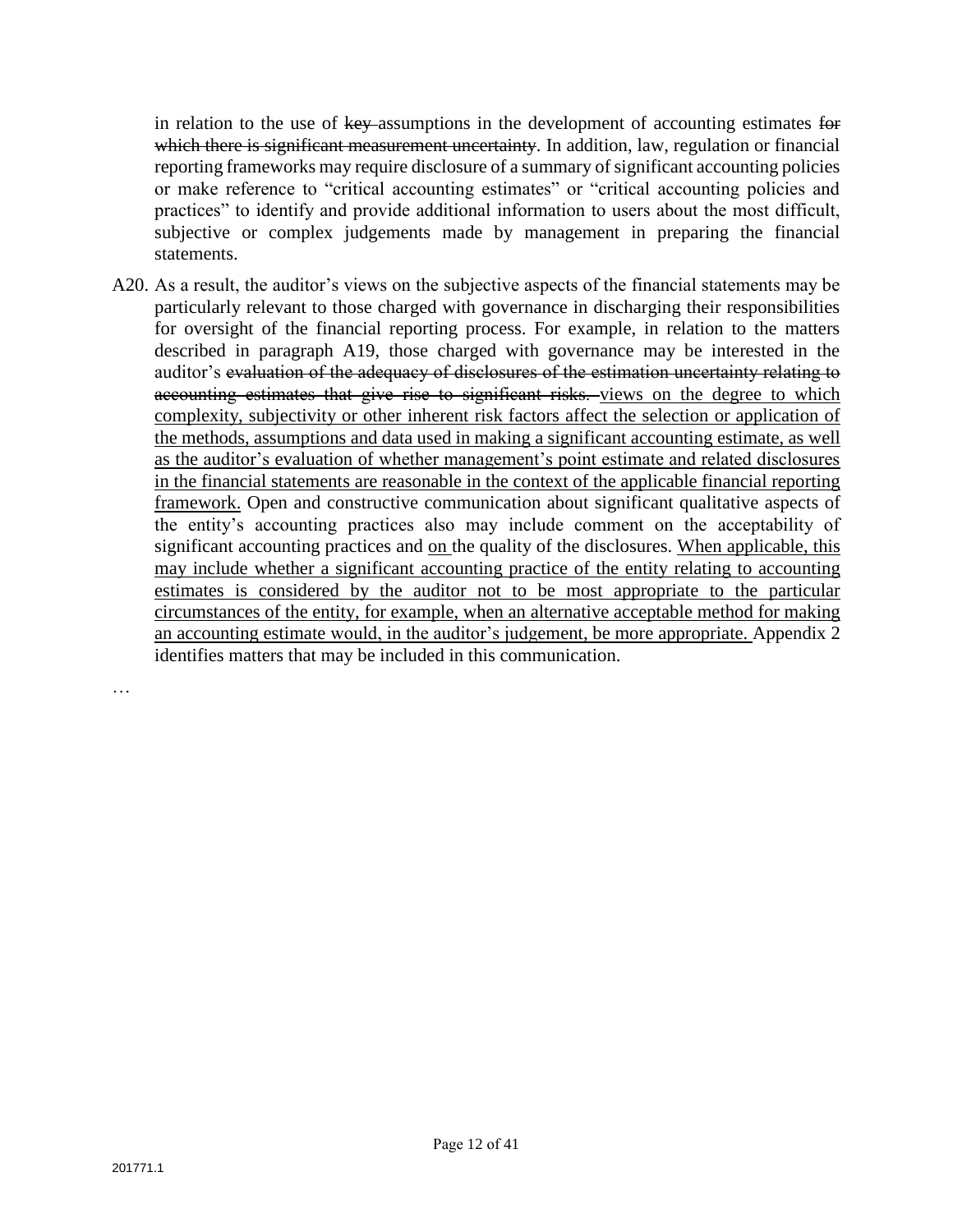## **Appendix 1**

(Ref: Para. 3)

## **Specific Requirements in Professional and Ethical Standard 3 (Amended) and Other ISAs (NZ) that Refer to Communications with Those Charged With Governance**

This appendix identifies paragraphs in Professional and Ethical Standard 3 (Amended)<sup>8</sup> and other ISAs (NZ) that require communication of specific matters with those charged with governance. The list is not a substitute for considering the requirements and related application and other explanatory material in ISAs (NZ).

- Professional and Ethical Standard 3 (Amended), *Quality Control for Firms that Perform Audits and Reviews of Financial Statements, and Other Assurance and Related Services Engagements* – paragraph 30(a)
- ISA (NZ) 240, *The Auditor's Responsibilities Relating to Fraud in an Audit of Financial Statements* – paragraphs 21, 38(c)(i) and 40-42
- ISA (NZ) 250, *Consideration of Laws and Regulations in an Audit of Financial Statements*  $-$  paragraphs 14, 19 and 22–24
- ISA (NZ) 265, *Communicating Deficiencies in Internal Control to Those Charged with Governance and Management* – paragraph 9
- ISA (NZ) 450, *Evaluation of Misstatements Identified during the Audit* paragraphs 12-13
- ISA (NZ) 505, *External Confirmations* paragraph 9
- ISA (NZ) 510, *Initial Audit Engagements―Opening Balances* paragraph 7
- ISA (NZ) 540 (Revised), *Auditing Accounting Estimates and Related Disclosures –* paragraph 36
- ISA (NZ) 550, *Related Parties* paragraph 27
- ISA (NZ) 560, *Subsequent Events* paragraphs 7(b)-(c), 10(a), 13(b), 14(a) and 17
- ISA (NZ) 570 (Revised), *Going Concern* paragraph 25
- ISA (NZ) 600, *Special Considerations―Audits of Group Financial Statements (Including the Work of Component Auditors)* – paragraph 49
- ISA (NZ) 610 (Revised 2013), *Using the Work of Internal Auditors* paragraphs 20 and 31
- ISA (NZ) 700 (Revised), *Forming an Opinion and Reporting on Financial Statements* paragraph 46
- ISA (NZ) 701, *Communicating Key Audit Matters in the Independent Auditor's Report* paragraph 17
- ISA (NZ) 705 (Revised), *Modifications to the Opinion in the Independent Auditor's Report* – paragraphs 12, 14, 23 and 30

<sup>8</sup> Professional and Ethical Standard 3 (Amended), *Quality Control for Firms that Perform Audits and Reviews of Financial Statements, and Other Assurance and Related Services Engagements*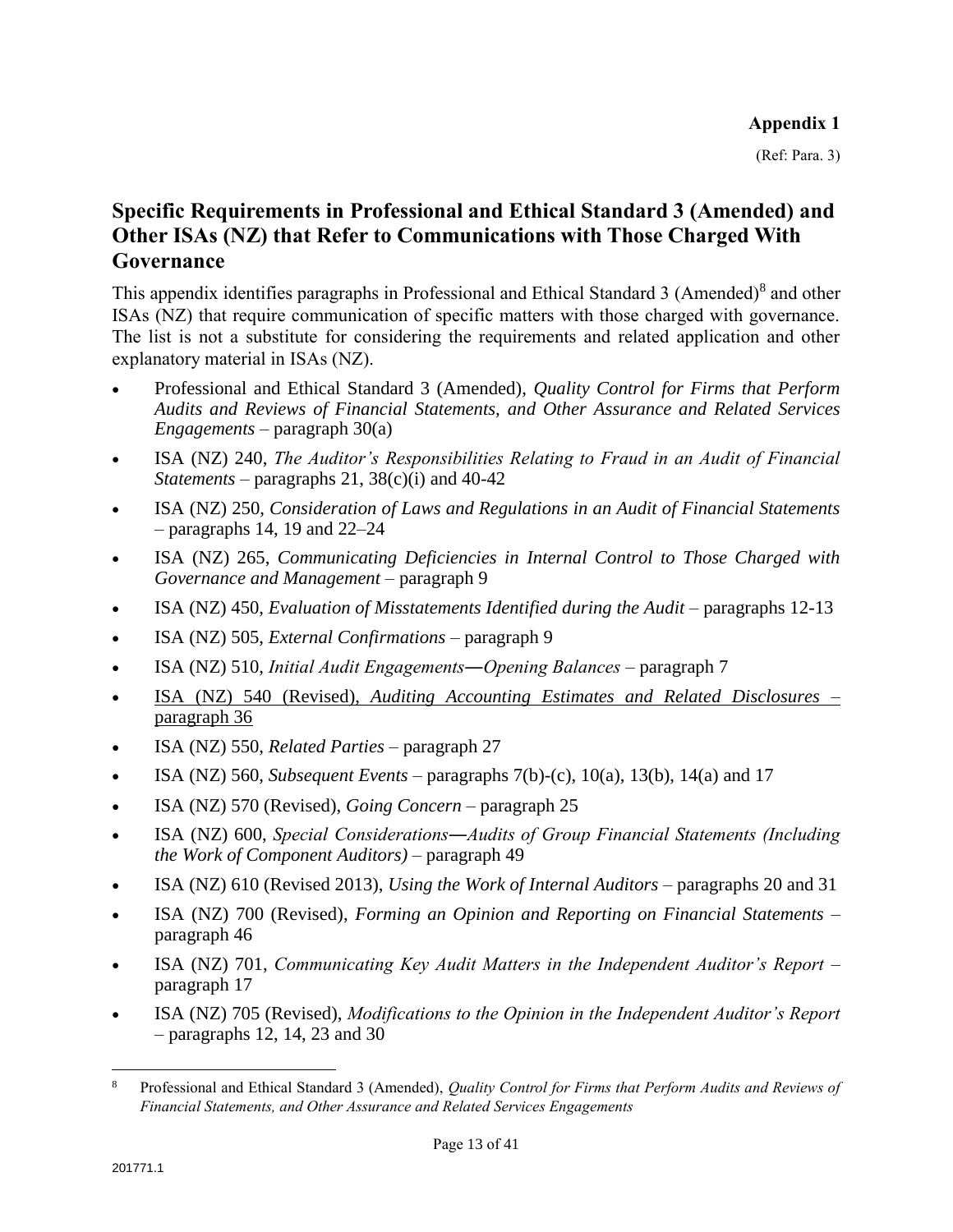- ISA (NZ) 706 (Revised), *Emphasis of Matter Paragraphs and Other Matter Paragraphs in the Independent Auditor's Report* – paragraph 12
- ISA (NZ) 710, *Comparative Information—Corresponding Figures and Comparative Financial Statements* – paragraph 18
- ISA (NZ) 720 (Revised), *The Auditor's Responsibilities Relating to Other Information* paragraph 17―19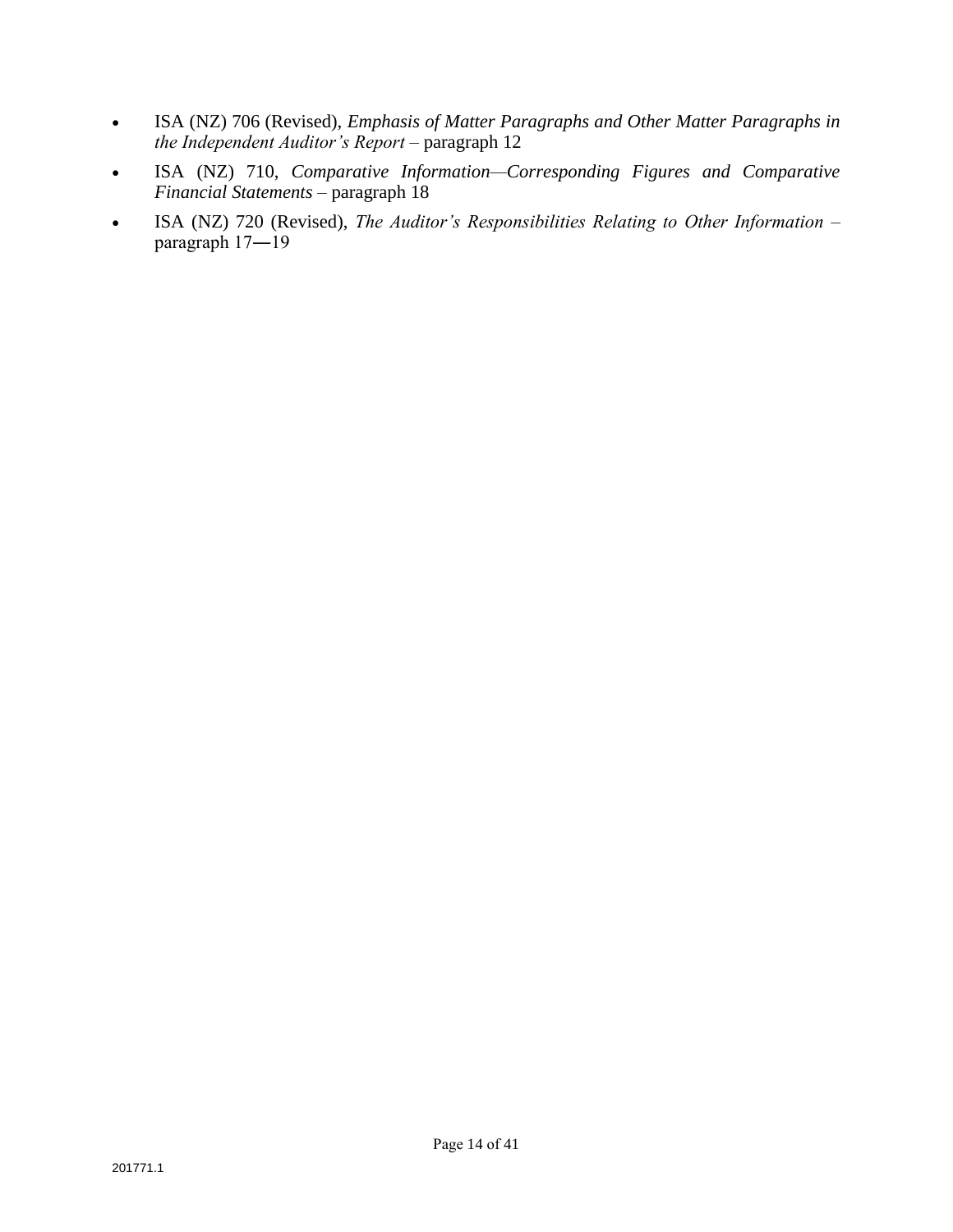### **Appendix 2**

(Ref: Para. 16(a), A19–A20)

## **Qualitative Aspects of Accounting Practices**

The communication required by paragraph 16(a), and discussed in paragraphs A19–A20, may include such matters as:

#### **Accounting Policies**

…

#### **Accounting Estimates and Related Disclosures**

For items for which estimates are significant, issues discussed in ISA 540,<sup>9</sup> including, for example: Appendix 2 of ISA (NZ) 540 (Revised) includes matters that the auditor may consider communicating with respect to significant qualitative aspects of the entity's accounting practices related to accounting estimates and related disclosures.

- How management identifies those transactions, events and conditions that may give rise to the need for accounting estimates to be recognized or disclosed in the financial statements.
- Changes in circumstances that may give rise to new, or the need to revise existing, accounting estimates.
- Whether management's decision to recognize, or to not recognize, the accounting estimates in the financial statements is in accordance with the applicable financial reporting framework.
- Whether there has been or ought to have been a change from the prior period in the methods for making the accounting estimates and, if so, why, as well as the outcome of accounting estimates in prior periods.
- -Management's process for making accounting estimates (e.g., when management has used a model), including whether the selected measurement basis for the accounting estimate is in accordance with the applicable financial reporting framework.
- Whether the significant assumptions used by management in developing the accounting estimate are reasonable.
- Where relevant to the reasonableness of the significant assumptions used by management or the appropriate application of the applicable financial reporting framework, management's intent to carry out specific courses of action and its ability to do so.
- **Risks of material misstatement.**
- **Indicators of possible management bias.**

 $\overline{a}$ 9 ISA 540, *Auditing Accounting Estimates, Including Fair Value Accounting Estimates, and Related Disclosures*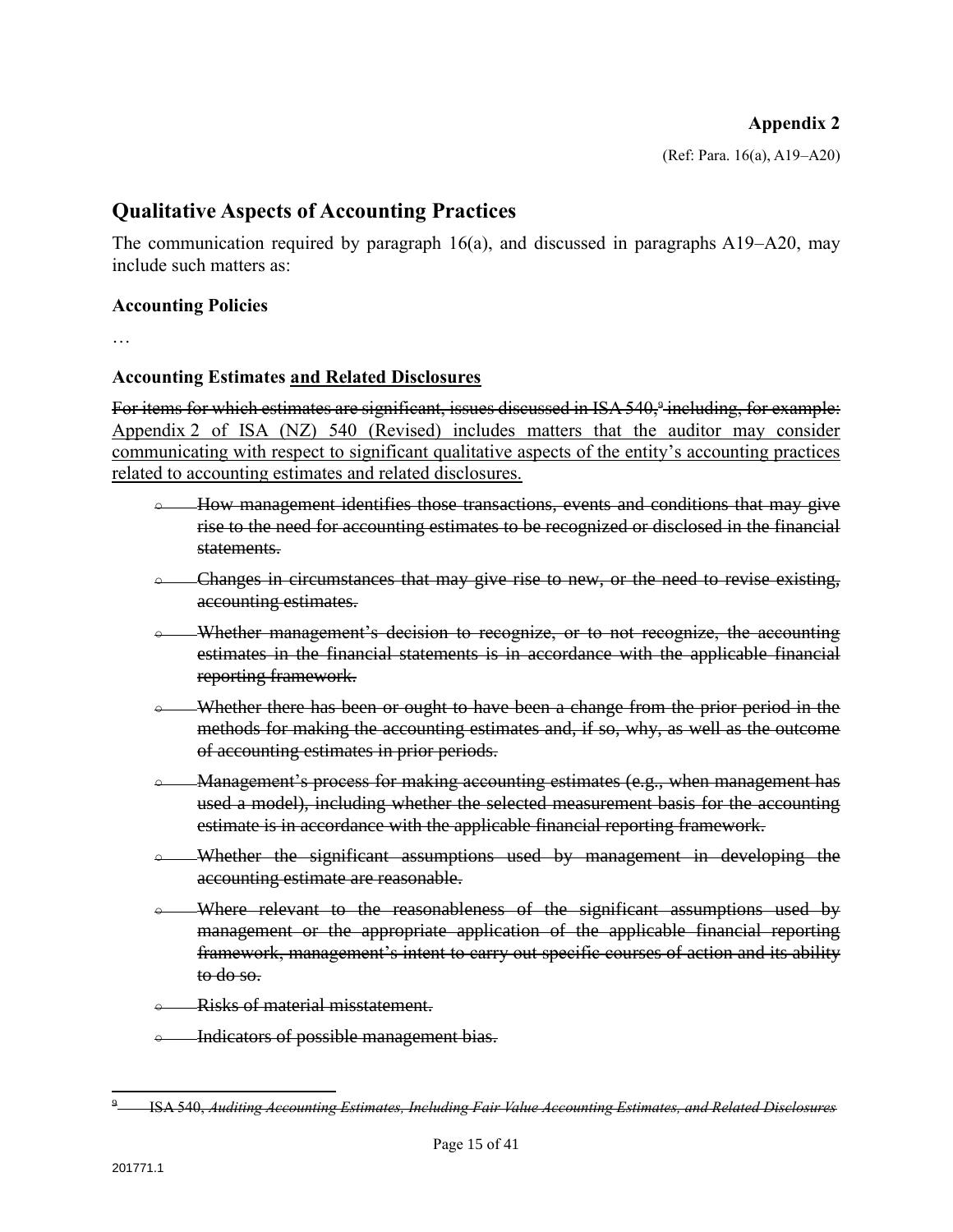- How management has considered alternative assumptions or outcomes and why it has rejected them, or how management has otherwise addressed estimation uncertainty in making the accounting estimate.
- The adequacy of disclosure of estimation uncertainty in the financial statements.

#### **Financial Statement Disclosures**

…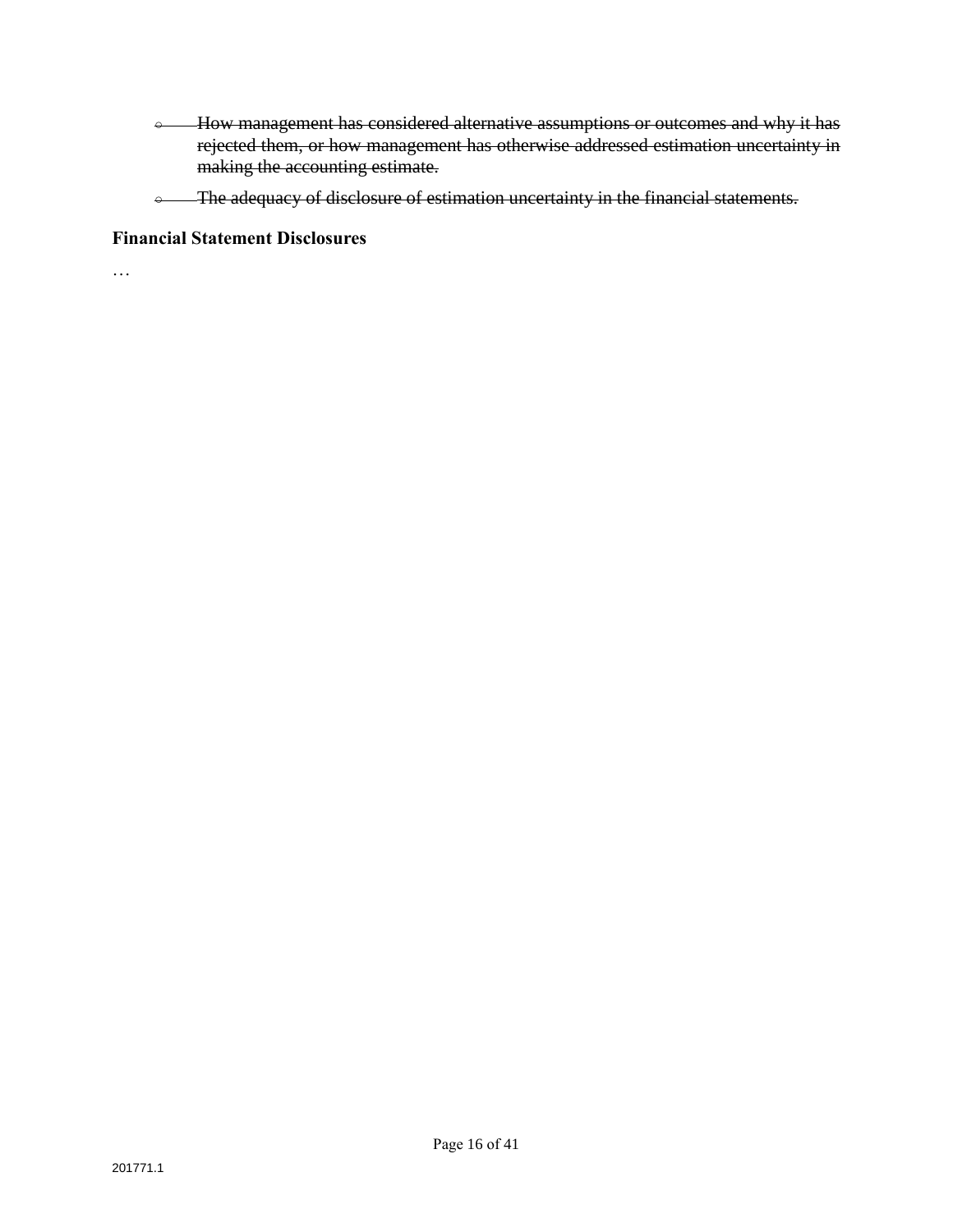## **ISA (NZ) 500,** *Audit Evidence*

## **Introduction**

### **Scope of this ISA**

- 1. This International Standard on Auditing (New Zealand) (ISA(NZ)) explains what constitutes audit evidence in an audit of financial statements, and deals with the auditor's responsibility to design and perform audit procedures to obtain sufficient appropriate audit evidence to be able to draw reasonable conclusions on which to base the auditor's opinion.
- 2. This ISA is applicable to all the audit evidence obtained during the course of the audit. Other ISAs (NZ) deal with specific aspects of the audit (for example, ISA (NZ) 315 (Revised)<sup>10</sup>), the audit evidence to be obtained in relation to a particular topic (for example, ISA (NZ) 570 (Revised)<sup>11</sup>), specific procedures to obtain audit evidence (for example, ISA (NZ)  $520^{12}$ ), and the evaluation of whether sufficient appropriate audit evidence has been obtained (ISA  $(NZ)$  200<sup>13</sup> and ISA (NZ) 330<sup>14</sup>).

### **Effective Date**

3. This ISA (NZ) is effective for audits of financial statements for periods beginning on or after 1 September 2011.

## **Objective**

4. The objective of the auditor is to design and perform audit procedures in such a way as to enable the auditor to obtain sufficient appropriate audit evidence to be able to draw reasonable conclusions on which to base the auditor's opinion.

## **Definitions**

- 5. For purposes of thethis ISA (NZ), the following terms have the meanings attributed below:
	- (a) Accounting records The records of initial accounting entries and supporting records, such as checks and records of electronic fund transfers; invoices; contracts; the general and subsidiary ledgers, journal entries and other adjustments to the financial statements that are not reflected in journal entries; and records such as work sheets and spreadsheets supporting cost allocations, computations, reconciliations and disclosures.

 $\overline{a}$ <sup>10</sup> ISA (NZ) 315 (Revised), "*Identifying and Assessing the Risks of Material Misstatement through Understanding the Entity and Its Environment."*

<sup>11</sup> ISA (NZ) 570 (Revised), "*Going Concern."*

<sup>12</sup> ISA (NZ) 520, "*Analytical Procedures."*

<sup>13</sup> ISA (NZ) 200, "*Overall Objectives of the Independent Auditor and the Conduct of an Audit in Accordance with International Standards on Auditing."*

<sup>14</sup> ISA (NZ) 330, "*The Auditor's Responses to Assessed Risks."*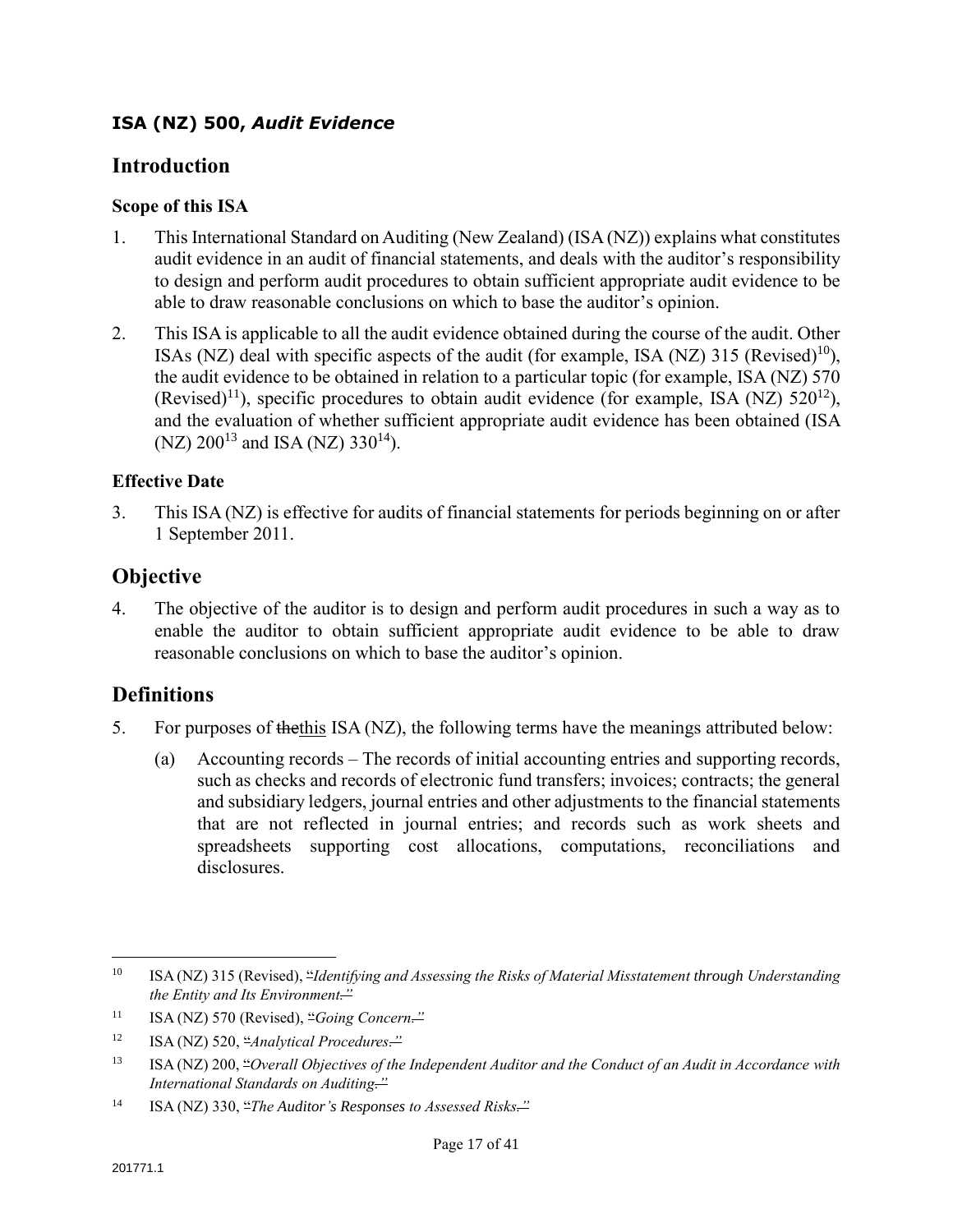- (b) Appropriateness (of audit evidence) The measure of the quality of audit evidence; that is, its relevance and its reliability in providing support for the conclusions on which the auditor's opinion is based.
- (c) Audit evidence Information used by the auditor in arriving at the conclusions on which the auditor's opinion is based. Audit evidence includes both information contained in the accounting records underlying the financial statements and information obtained from other sources.
- (d) External information source An external individual or organisation that provides information that has been used by the entity in preparing the financial statements, or that has been obtained by the auditor as audit evidence, when such information is suitable for use by a broad range of users. When information has been provided by an individual or organisation acting in the capacity of a management's expert, service organisation<sup>15</sup>, or auditor's expert<sup>16</sup> the individual or organisation is not considered an external information source with respect to that particular information. (Ref: Para. A1A-A1D)
- (de) Management's expert An individual or organisation possessing expertise in a field other than accounting or auditing, whose work in that field is used by the entity to assist the entity in preparing the financial statements.
- (ef) Sufficiency (of audit evidence) The measure of the quantity of audit evidence. The quantity of the audit evidence needed is affected by the auditor's assessment of the risks of material misstatement and also by the quality of such audit evidence.

## **Requirements**

## **Sufficient Appropriate Audit Evidence**

6. The auditor shall design and perform audit procedures that are appropriate in the circumstances for the purpose of obtaining sufficient appropriate audit evidence. (Ref: Para. A1-A25)

## **Information to Be Used as Audit Evidence**

- 7. When designing and performing audit procedures, the auditor shall consider the relevance and reliability of the information to be used as audit evidence., including information obtained from an external information source. (Ref: Para. A26–A33-A34H)
- 8. If information to be used as audit evidence has been prepared using the work of a management's expert, the auditor shall, to the extent necessary, having regard to the significance of that expert's work for the auditor's purposes: (Ref: Para. A35–A37)
	- (a) Evaluate the competence, capabilities and objectivity of that expert; (Ref: Para. A38-A44)
	- (b) Obtain an understanding of the work of that expert; and (Ref: Para. A45-A48)

<sup>15</sup> ISA (NZ) 402, *Audit Considerations Relating to an Entity Using a Service Organisation*, paragraph 8

<sup>16</sup> ISA (NZ) 620, *Using the Work of an Auditor's Expert*, paragraph 6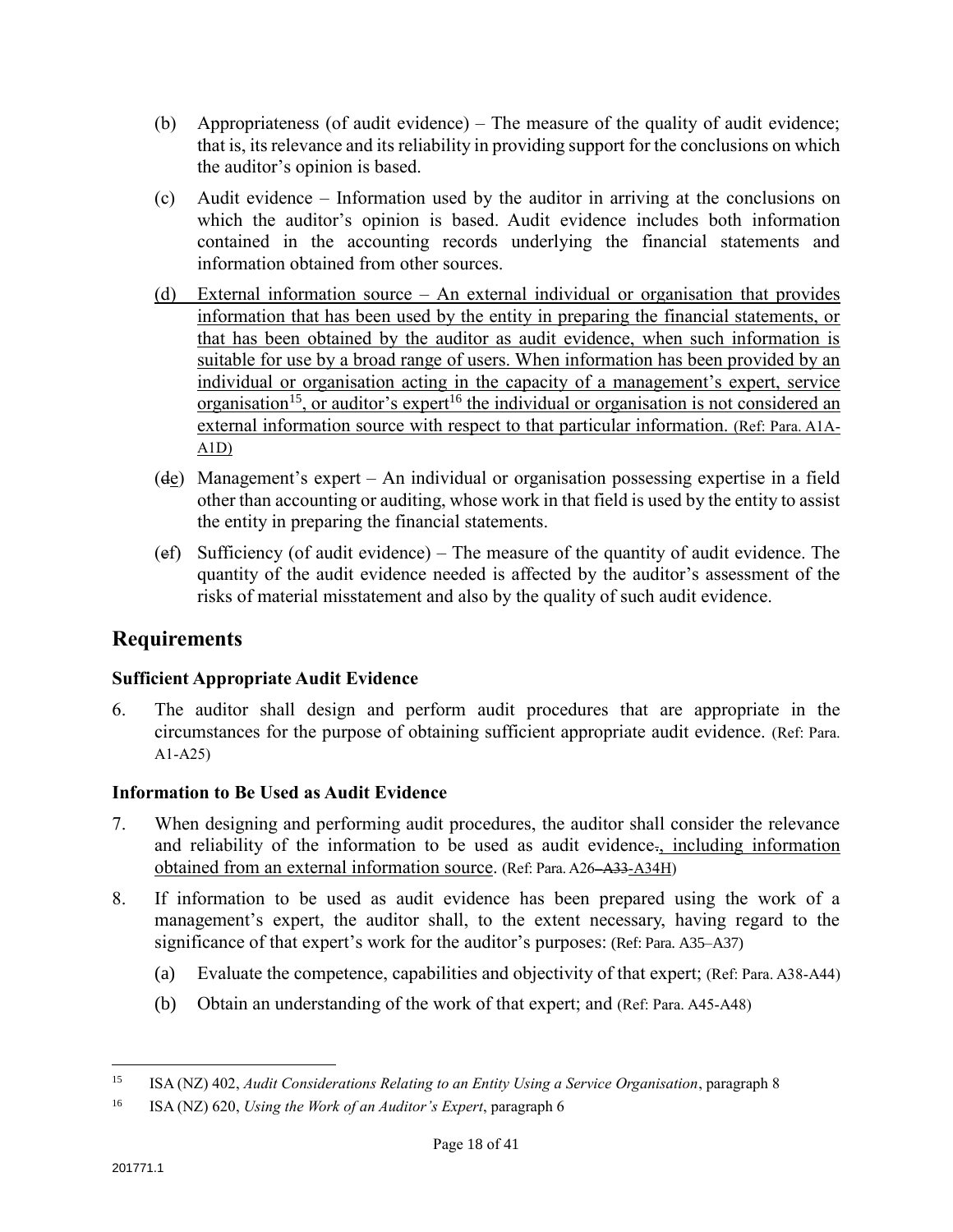- (c) Evaluate the appropriateness of that expert's work as audit evidence for the relevant assertion. (Ref: Para. A49)
- 9. When using information produced by the entity, the auditor shall evaluate whether the information is sufficiently reliable for the auditor's purposes, including, as necessary in the circumstances:
	- (a) Obtaining audit evidence about the accuracy and completeness of the information; and (Ref: Para. A50-A51)
	- (b) Evaluating whether the information is sufficiently precise and detailed for the auditor's purposes. (Ref: Para. A52)

### **Selecting Items for Testing to Obtain Audit Evidence**

10. When designing tests of controls and tests of details, the auditor shall determine means of selecting items for testing that are effective in meeting the purpose of the audit procedure. (Ref: Para. A53-A57)

#### **Inconsistency in, or Doubts over Reliability of, Audit Evidence**

- 11. If:
	- (a) audit evidence obtained from one source is inconsistent with that obtained from another; or
	- (b) the auditor has doubts over the reliability of information to be used as audit evidence,

the auditor shall determine what modifications or additions to audit procedures are necessary to resolve the matter, and shall consider the effect of the matter, if any, on other aspects of the audit. (Ref: Para. A58)

**\*\*\***

# **Application and Other Explanatory Material**

#### **External Information Source** (Ref: Para 5(cA))

- A1. External information sources may include pricing services, governmental organisations, central banks or recognised stock exchanges. Examples of information that may be obtained from external information sources include:
	- Prices and pricing related data;
	- Macro-economic data, such as historical and forecast unemployment rates and economic growth rates, or census data;
	- Credit history data;
	- Industry specific data, such as an index of reclamation costs for certain extractive industries, or viewership information or ratings used to determine advertising revenue in the entertainment industry; and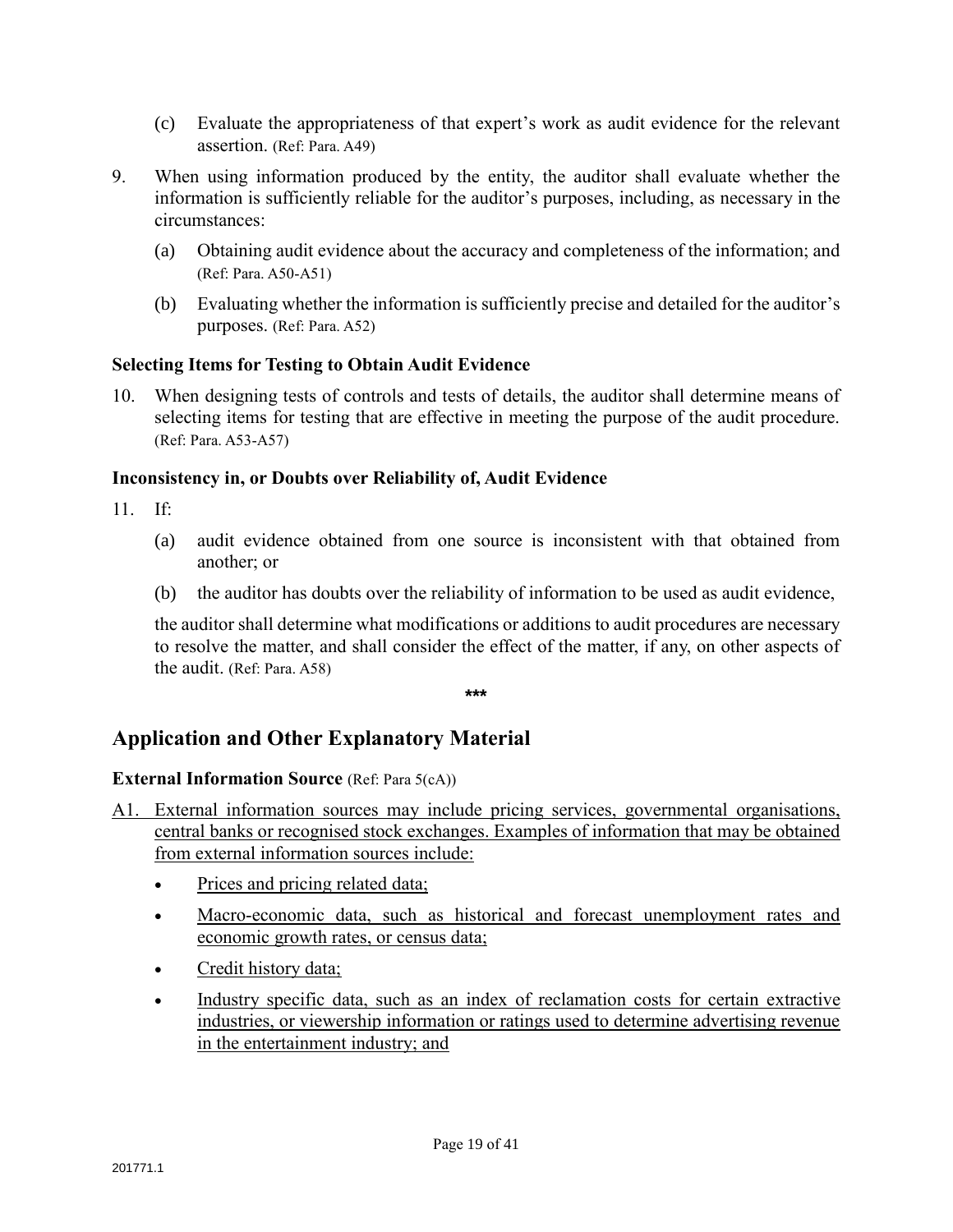- Mortality tables used to determine liabilities in the life insurance and pension sectors.<sup>\*</sup>
- A2. A particular set of information is more likely to be suitable for use by a broad range of users and less likely to be subject to influence by any particular user if the external individual or organisation provides it to the public for free, or makes it available to a wide range of users in return for payment of a fee. Judgement may be required in determining whether the information is suitable for use by a broad range of users, taking into account the ability of the entity to influence the external information source.
- A3. An external individual or organisation cannot, in respect of any particular set of information, be both an external information source and a management's expert, or service organisation or auditor's expert.
- A4. However, an external individual or organisation may, for example, be acting as a management's expert when providing a particular set of information, but may be acting as an external information source when providing a different set of information. In some circumstances, professional judgement may be needed to determine whether an external individual or organisation is acting as an external information source or as a management's expert with respect to a particular set of information. In other circumstances, the distinction may be clear. For example:
	- An external individual or organisation may be providing information about real estate prices that is suitable for use by a broad range of users, for example, information made generally available pertaining to a geographical region, and be determined to be an external information source with respect to that set of information. The same external organisation may also be acting as a management's or auditor's expert in providing commissioned valuations, with respect to the entity's real estate portfolio specifically tailored for the entity's facts and circumstances.
	- Some actuarial organisations publish mortality tables for general use which, when used by an entity, would generally be considered to be information from an external information source. The same actuarial organisation may also be a management's expert with respect to different information tailored to the specific circumstances of the entity to help management determine the pension liability for several of the entity's pension plans.
	- An external individual or organisation may possess expertise in the application of models to estimate the fair value of securities for which there is no observable market. If the external individual or organisation applies that expertise in making an estimate specifically for the entity and that work is used by management in preparing its financial statements, the external individual or organisation is likely to be a management's expert with respect to that information. If, on the other hand, that external individual or organisation merely provides, to the public, prices or pricingrelated data regarding private transactions, and the entity uses that information in its own estimation methods, the external individual or organisation is likely to be an external information source with respect to such information.

 $\overline{a}$  When the conforming amendment becomes effective, this paragraph will become paragraph A1 and all subsequent paragraphs will be renumbered accordingly.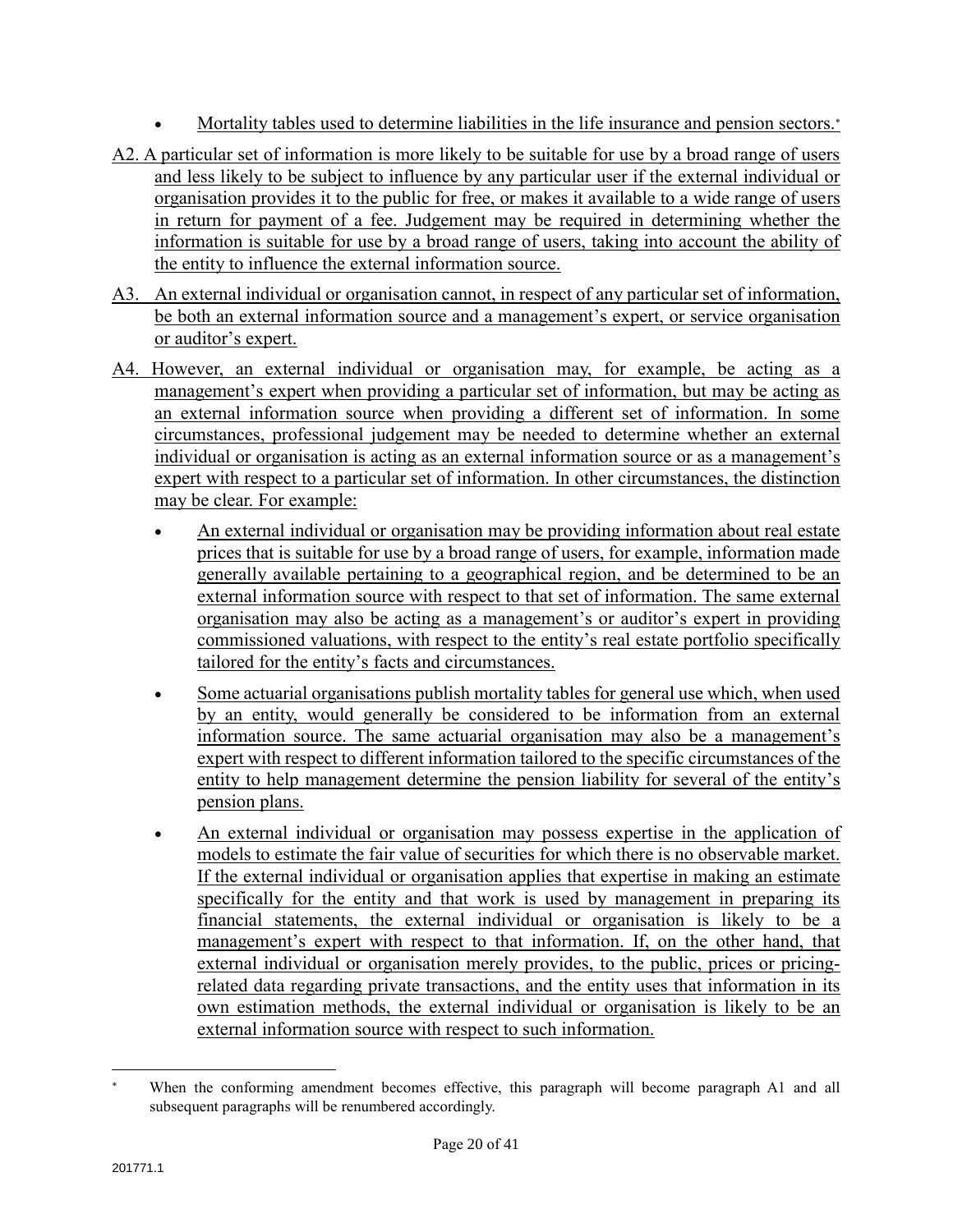- An external individual or organisation may publish information, suitable for a broad range of users, about risks or conditions in an industry. If used by an entity in preparing its risk disclosures (for example in compliance with IFRS  $7<sup>17</sup>$ ), such information would ordinarily be considered to be information from an external information source. However, if the same type of information has been specifically commissioned by the entity to use its expertise to develop information about those risks, tailored to the entity's circumstances, the external individual or organisation is likely to be acting as a management's expert.
- An external individual or organisation may apply its expertise in providing information about current and future market trends, which it makes available to, and is suitable for use by, a broad range of users. If used by the entity to help make decisions about assumptions to be used in making accounting estimates, such information is likely to be considered to be information from an external information source. If the same type of information has been commissioned by the entity to address current and future trends relevant to the entity's specific facts and circumstances, the external individual or organisation is likely to be acting as a management's expert.

#### **Sufficient Appropriate Audit Evidence** (Ref: Para. 6)

- A51. Audit evidence is necessary to support the auditor's opinion and report. It is cumulative in nature and is primarily obtained from audit procedures performed during the course of the audit. It may, however, also include information obtained from other sources such as previous audits (provided the auditor has determined whether changes have occurred since the previous audit that may affect its relevance to the current audit<sup>18</sup>) or a firm's quality control procedures for client acceptance and continuance. In addition to other sources inside and outside the entity, the entity's accounting records and other sources internal to the entity are an important source of audit evidence. Also, informationInformation that may be used as audit evidence may have been prepared using the work of a management's expert. or be obtained from an external information source. Audit evidence comprises both information that supports and corroborates management's assertions, and any information that contradicts such assertions. In addition, in some cases the absence of information (for example, management's refusal to provide a requested representation) is used by the auditor, and therefore, also constitutes audit evidence
- A62. Most of the auditor's work in forming the auditor's opinion consists of obtaining and evaluating audit evidence. Audit procedures to obtain audit evidence can include inspection, observation, confirmation, recalculation, reperformance, and analytical procedures, often in some combination, in addition to inquiry. Although inquiry may provide important audit evidence, and may even produce evidence of a misstatement, inquiry alone ordinarily does not provide sufficient audit evidence of the absence of a material misstatement at the assertion level, nor of the operating effectiveness of controls.

<sup>17</sup> New Zealand Equivalent to International Financial Reporting Standards (NZ IFRS) 7 *Financial Instruments: Disclosures*

<sup>18</sup> ISA (NZ) 315 (Revised), paragraph 9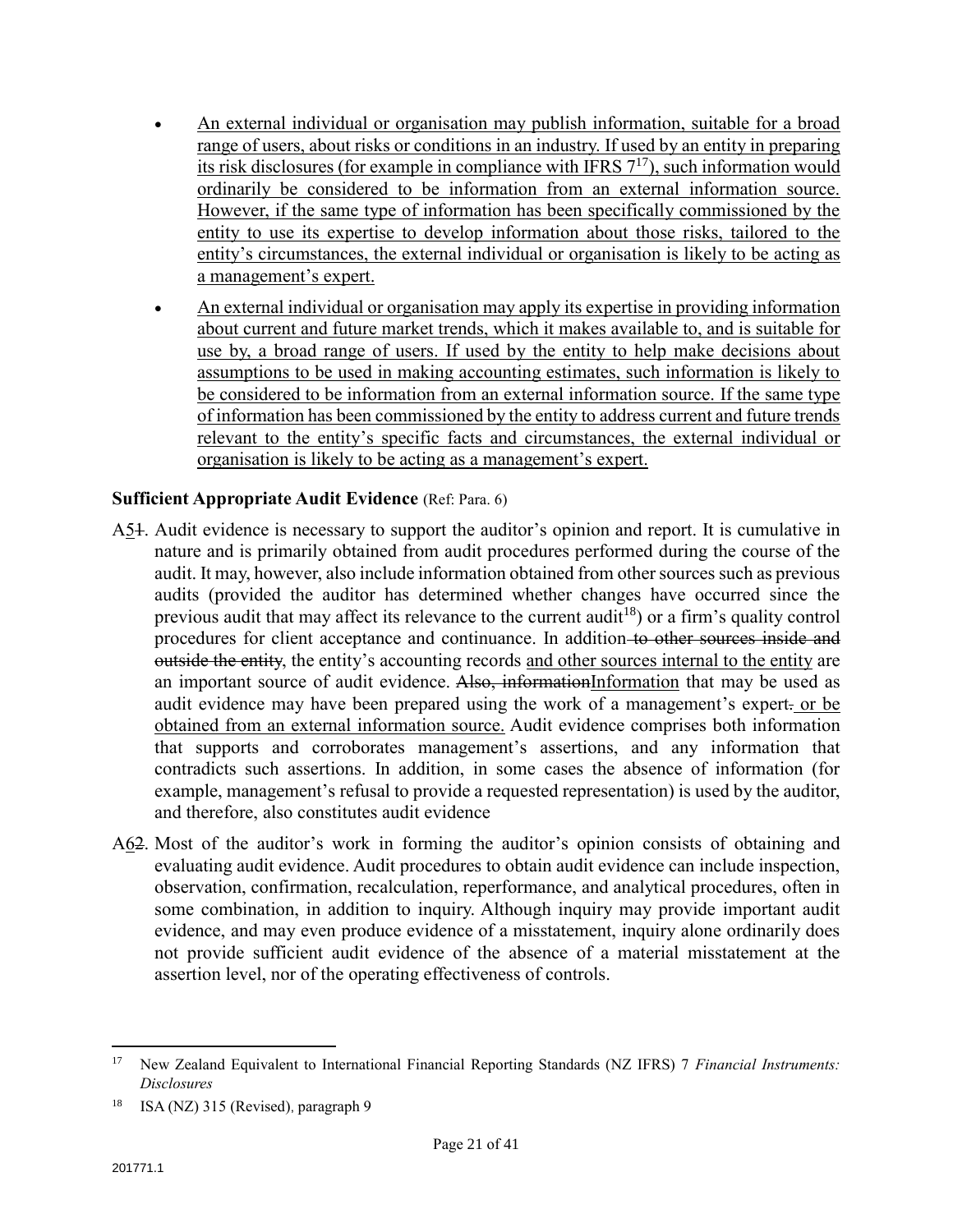- A73. As explained in ISA (NZ)  $200$ ,<sup>19</sup> reasonable assurance is obtained when the auditor has obtained sufficient appropriate audit evidence to reduce audit risk (that is, the risk that the auditor expresses an inappropriate opinion when the financial statements are materially misstated) to an acceptably low level.
- A84. The sufficiency and appropriateness of audit evidence are interrelated. Sufficiency is the measure of the quantity of audit evidence. The quantity of audit evidence needed is affected by the auditor's assessment of the risks of misstatement (the higher the assessed risks, the more audit evidence is likely to be required) and also by the quality of such audit evidence (the higher the quality, the less may be required). Obtaining more audit evidence, however, may not compensate for its poor quality.
- A95. Appropriateness is the measure of the quality of audit evidence; that is, its relevance and its reliability in providing support for the conclusions on which the auditor's opinion is based. The reliability of evidence is influenced by its source and by its nature, and is dependent on the individual circumstances under which it is obtained.
- A106. ISA (NZ) 330 requires the auditor to conclude whether sufficient appropriate audit evidence has been obtained.<sup>20</sup> Whether sufficient appropriate audit evidence has been obtained to reduce audit risk to an acceptably low level, and thereby enable the auditor to draw reasonable conclusions on which to base the auditor's opinion, is a matter of professional judgement. ISA (NZ) 200 contains discussion of such matters as the nature of audit procedures, the timeliness of financial reporting, and the balance between benefit and cost, which are relevant factors when the auditor exercises professional judgement regarding whether sufficient appropriate audit evidence has been obtained.

#### *Sources of Audit Evidence*

- A117. Some audit evidence is obtained by performing audit procedures to test the accounting records, for example, through analysis and review, reperforming procedures followed in the financial reporting process, and reconciling related types and applications of the same information. Through the performance of such audit procedures, the auditor may determine that the accounting records are internally consistent and agree to the financial statements.
- A128. [Amended by the NZAuASB]
- NZA128.1 More assurance is ordinarily obtained from consistent audit evidence obtained from different sources or of a different nature than from items of audit evidence considered individually. For example, corroborating information obtained from a source independent of the entity may increase the assurance the auditor obtains from audit evidence that is generated internally, such as evidence existing within the accounting records, minutes of meetings, or a representation from those charged with governance.
- A139. Information from sources independent of the entity that the auditor may use as audit evidence may include confirmations from third parties, and information from an external information source, including analysts' reports, and comparable data about competitors (benchmarking data).

<sup>&</sup>lt;sup>19</sup> ISA (NZ) 200, paragraph 5-

<sup>&</sup>lt;sup>20</sup> ISA (NZ) 330, paragraph  $26$ .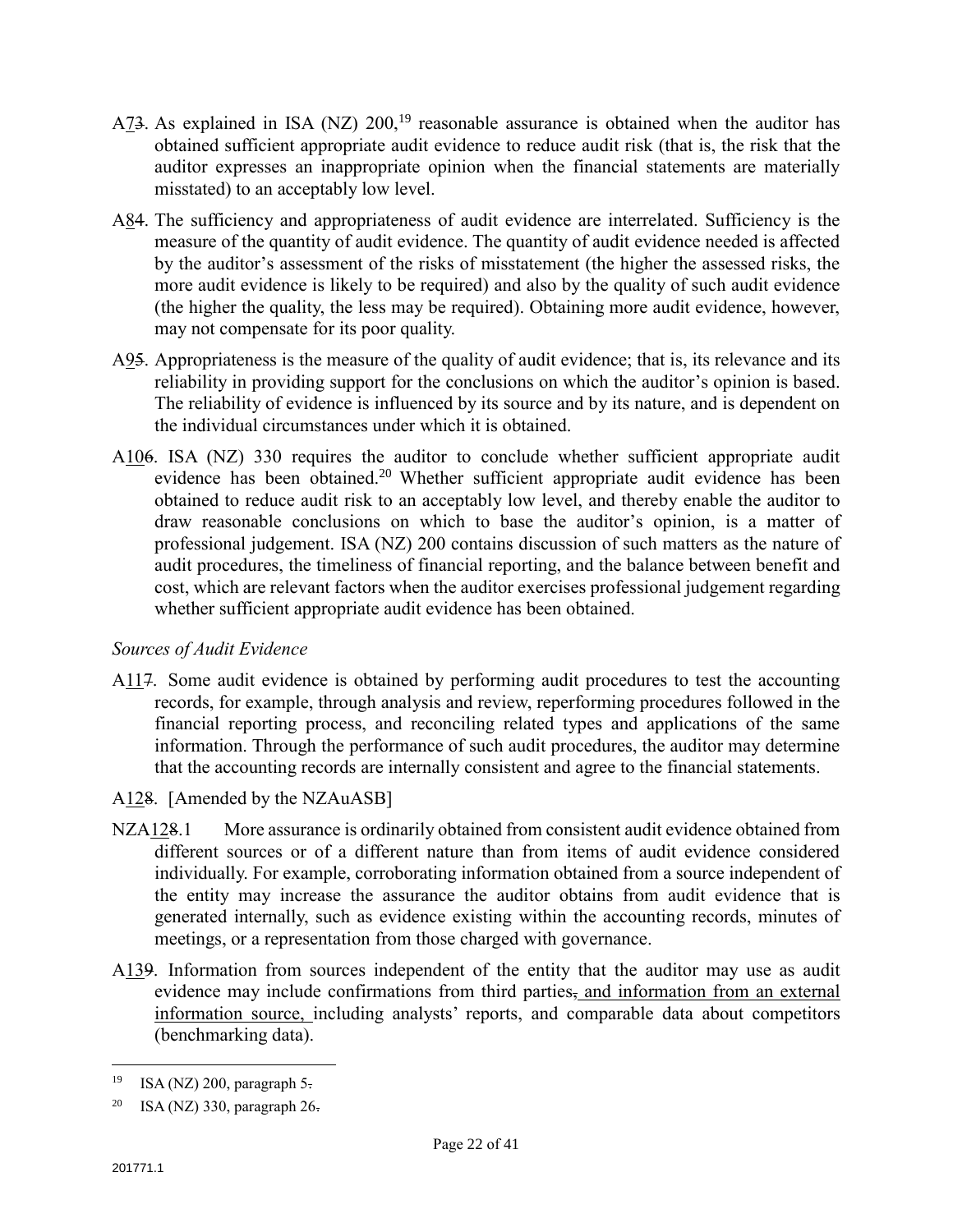#### *Audit Procedures for Obtaining Audit Evidence*

- A140. As required by, and explained further in, ISA (NZ) 315 (Revised) and ISA (NZ) 330, audit evidence to draw reasonable conclusions on which to base the auditor's opinion is obtained by performing:
	- (a) Risk assessment procedures; and
	- (b) Further audit procedures, which comprise:
		- (i) Tests of controls, when required by the ISA (NZ) or when the auditor has chosen to do so; and
		- (ii) Substantive procedures, including tests of details and substantive analytical procedures.
- A151. The audit procedures described in paragraphs A14-A25 below may be used as risk assessment procedures, tests of controls or substantive procedures, depending on the context in which they are applied by the auditor. As explained in ISA (NZ) 330, audit evidence obtained from previous audits may, in certain circumstances, provide appropriate audit evidence where the auditor performs audit procedures to establish its continuing relevance.<sup>21</sup>
- A162. The nature and timing of the audit procedures to be used may be affected by the fact that some of the accounting data and other information may be available only in electronic form or only at certain points or periods in time. For example, source documents, such as purchase orders and invoices, may exist only in electronic form when an entity uses electronic commerce, or may be discarded after scanning when an entity uses image processing systems to facilitate storage and reference.
- A173. Certain electronic information may not be retrievable after a specified period of time, for example, if files are changed and if backup files do not exist. Accordingly, the auditor may find it necessary as a result of an entity's data retention policies to request retention of some information for the auditor's review or to perform audit procedures at a time when the information is available.

#### Inspection

- A184. Inspection involves examining records or documents, whether internal or external, in paper form, electronic form, or other media, or a physical examination of an asset. Inspection of records and documents provides audit evidence of varying degrees of reliability, depending on their nature and source and, in the case of internal records and documents, on the effectiveness of the controls over their production. An example of inspection used as a test of controls is inspection of records for evidence of authorisation.
- A195. Some documents represent direct audit evidence of the existence of an asset, for example, a document constituting a financial instrument such as a stock or bond. Inspection of such documents may not necessarily provide audit evidence about ownership or value. In addition, inspecting an executed contract may provide audit evidence relevant to the entity's application of accounting policies, such as revenue recognition.

<sup>&</sup>lt;sup>21</sup> ISA (NZ) 330, paragraph  $A35$ .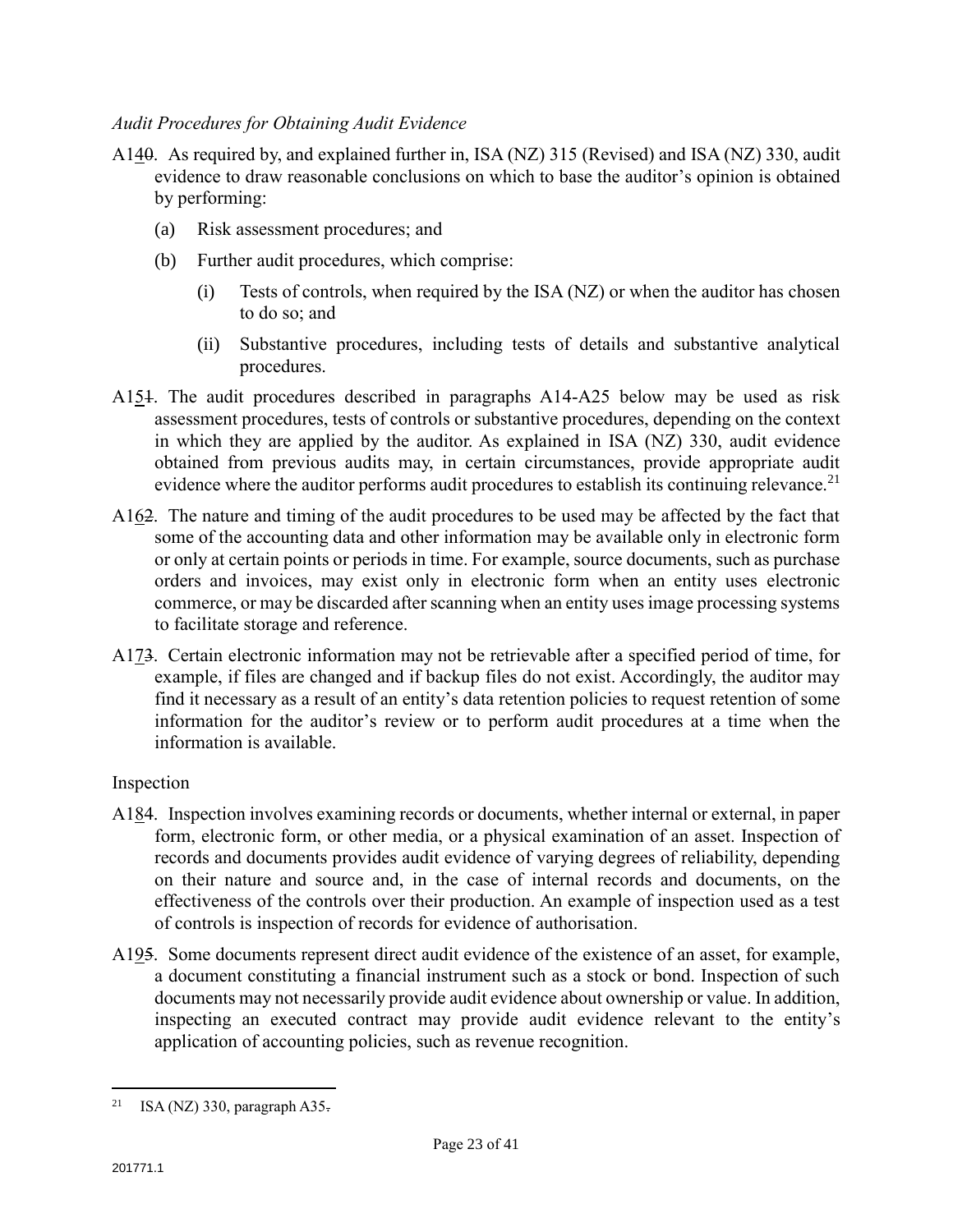A2016.Inspection of tangible assets may provide reliable audit evidence with respect to their existence, but not necessarily about the entity's rights and obligations or the valuation of the assets. Inspection of individual inventory items may accompany the observation of inventory counting.

### **Observation**

A217. Observation consists of looking at a process or procedure being performed by others, for example, the auditor's observation of inventory counting by the entity's personnel, or of the performance of control activities. Observation provides audit evidence about the performance of a process or procedure, but is limited to the point in time at which the observation takes place, and by the fact that the act of being observed may affect how the process or procedure is performed. See ISA (NZ) 501 for further guidance on observation of the counting of inventory. $22$ 

## External Confirmation

A2218.An external confirmation represents audit evidence obtained by the auditor as a direct written response to the auditor from a third party (the confirming party), in paper form, or by electronic or other medium. External confirmation procedures frequently are relevant when addressing assertions associated with certain account balances and their elements. However, external confirmations need not be restricted to account balances only. For example, the auditor may request confirmation of the terms of agreements or transactions an entity has with third parties; the confirmation request may be designed to ask if any modifications have been made to the agreement and, if so, what the relevant details are. External confirmation procedures also are used to obtain audit evidence about the absence of certain conditions, for example, the absence of a "side agreement" that may influence revenue recognition. See ISA (NZ) 505 for further guidance. $^{23}$ 

#### Recalculation

A2319.Recalculation consists of checking the mathematical accuracy of documents or records. Recalculation may be performed manually or electronically.

## Reperformance

A240. Reperformance involves the auditor's independent execution of procedures or controls that were originally performed as part of the entity's internal control.

#### Analytical Procedures

A251. Analytical procedures consist of evaluations of financial information through analysis of plausible relationships among both financial and non-financial data. Analytical procedures also encompass such investigation as is necessary of identified fluctuations or relationships that are inconsistent with other relevant information or that differ from expected values by a significant amount. See ISA (NZ) 520 for further guidance.

<sup>&</sup>lt;sup>22</sup> ISA (NZ) 501, "*Audit Evidence—Specific Considerations for Selected Items*"

<sup>23</sup> ISA (NZ) 505, "*External Confirmations"*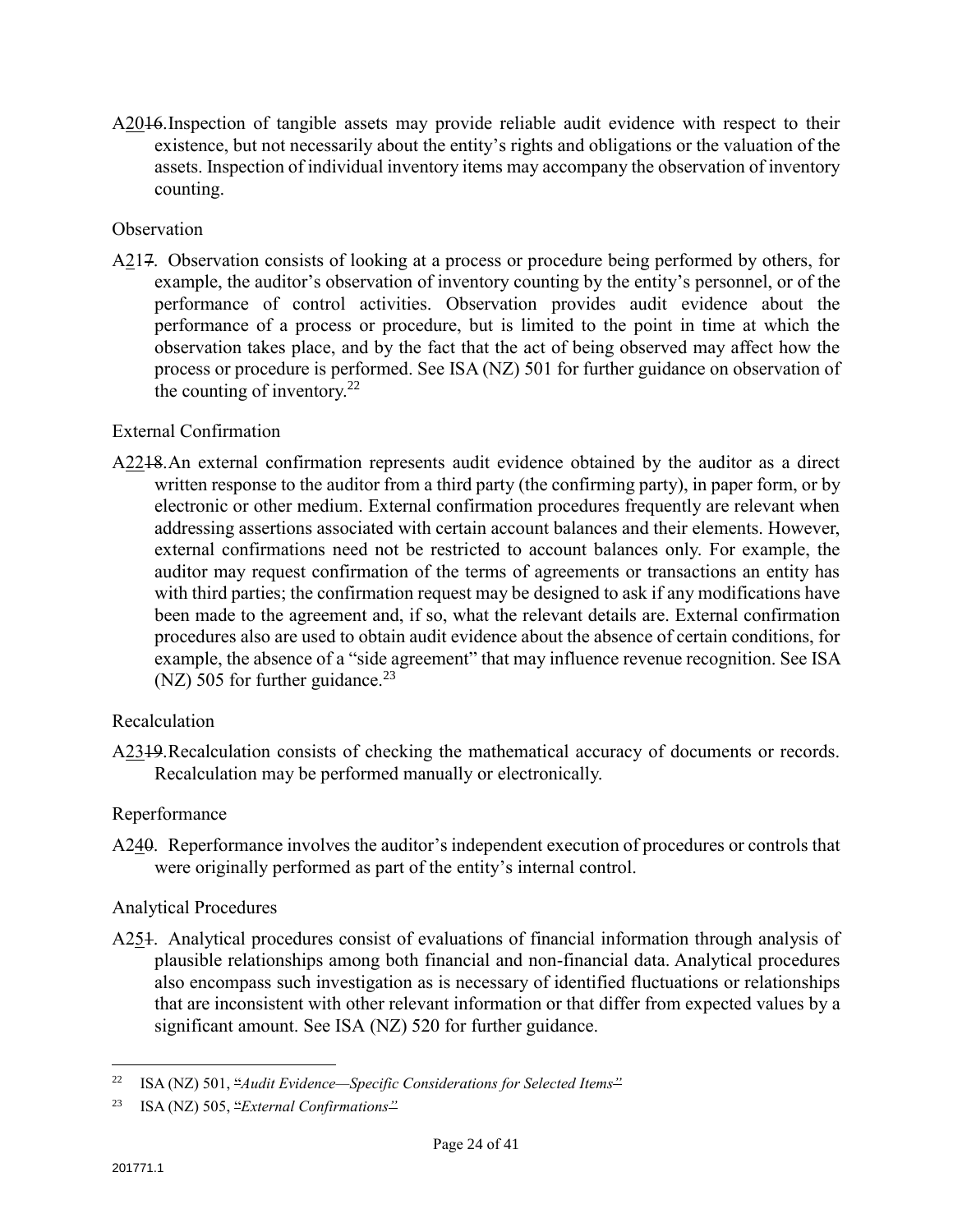### Inquiry

- A262. Inquiry consists of seeking information of knowledgeable persons, both financial and nonfinancial, within the entity or outside the entity. Inquiry is used extensively throughout the audit in addition to other audit procedures. Inquiries may range from formal written inquiries to informal oral inquiries. Evaluating responses to inquiries is an integral part of the inquiry process.
- A273. Responses to inquiries may provide the auditor with information not previously possessed or with corroborative audit evidence. Alternatively, responses might provide information that differs significantly from other information that the auditor has obtained, for example, information regarding the possibility of management override of controls. In some cases, responses to inquiries provide a basis for the auditor to modify or perform additional audit procedures.
- A284. Although corroboration of evidence obtained through inquiry is often of particular importance, in the case of inquiries about management intent, the information available to support management's intent may be limited. In these cases, understanding management's past history of carrying out its stated intentions, management's stated reasons for choosing a particular course of action, and management's ability to pursue a specific course of action may provide relevant information to corroborate the evidence obtained through inquiry.
- A295. [Amended by the NZAuASB]
- NZA295.1 In respect of some matters, the auditor may consider it necessary to obtain written representations from those charged with governance to confirm responses to oral inquiries. See ISA 580 for further guidance.<sup>24</sup>

## **Information to Be Used as Audit Evidence**

## *Relevance and Reliability* (Ref: Para. 7)

A3026.As noted in paragraph A1, while audit evidence is primarily obtained from audit procedures performed during the course of the audit, it may also include information obtained from other sources such as, for example, previous audits, in certain circumstances, a firm's quality control procedures for client acceptance and continuance and complying with certain additional responsibilities under law, regulation or relevant ethical requirements (e.g., regarding an entity's non-compliance with laws and regulations). The quality of all audit evidence is affected by the relevance and reliability of the information upon which it is based.

## Relevance

A3127.Relevance deals with the logical connection with, or bearing upon, the purpose of the audit procedure and, where appropriate, the assertion under consideration. The relevance of information to be used as audit evidence may be affected by the direction of testing. For example, if the purpose of an audit procedure is to test for overstatement in the existence or valuation of accounts payable, testing the recorded accounts payable may be a relevant audit procedure. On the other hand, when testing for understatement in the existence or valuation of accounts payable, testing the recorded accounts payable would not be relevant, but testing

<sup>24</sup> ISA (NZ) 580, "*Written Representations"*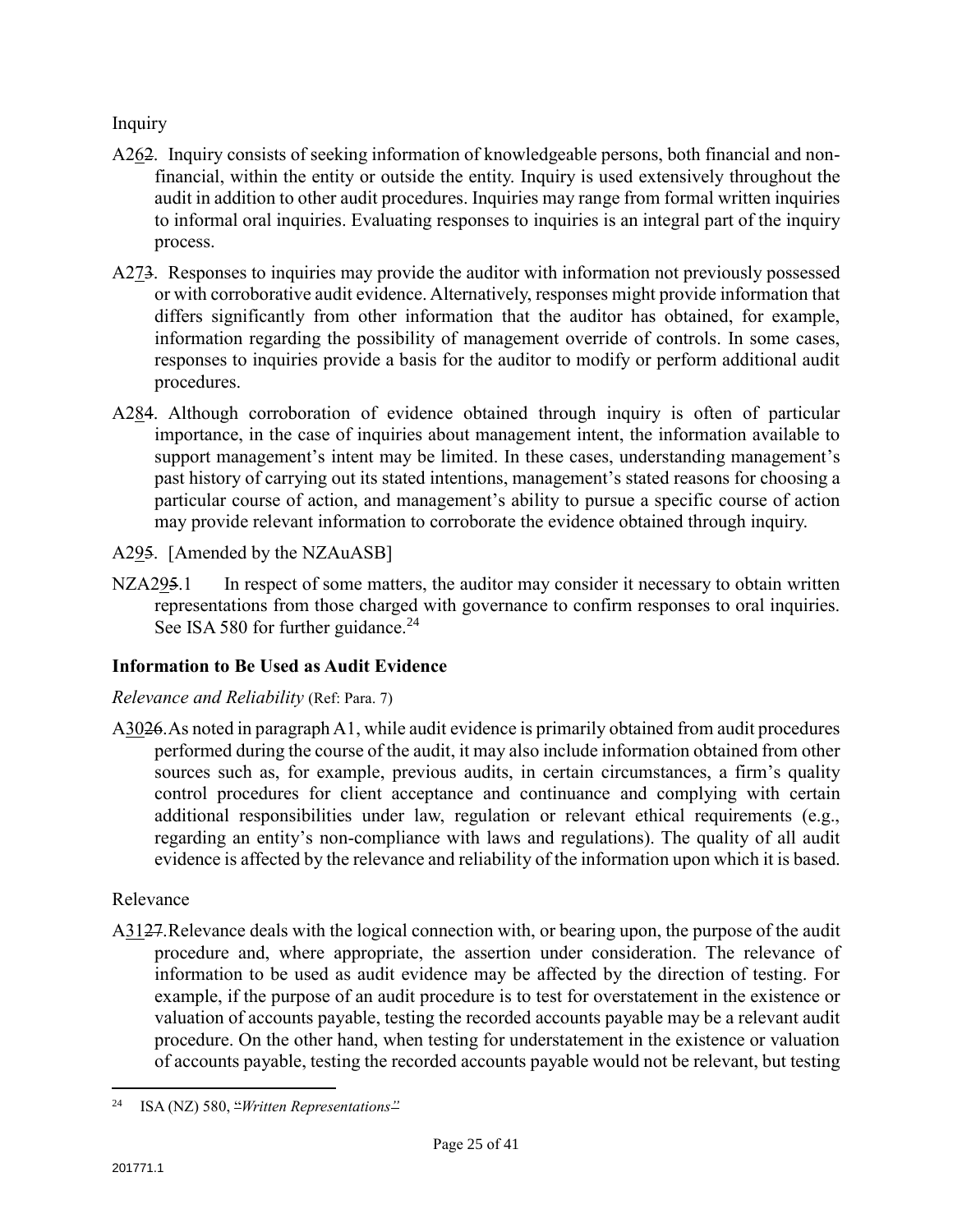such information as subsequent disbursements, unpaid invoices, suppliers' statements, and unmatched receiving reports may be relevant.

- A328. A given set of audit procedures may provide audit evidence that is relevant to certain assertions, but not others. For example, inspection of documents related to the collection of receivables after the period end may provide audit evidence regarding existence and valuation, but not necessarily cutoff. Similarly, obtaining audit evidence regarding a particular assertion, for example, the existence of inventory, is not a substitute for obtaining audit evidence regarding another assertion, for example, the valuation of that inventory. On the other hand, audit evidence from different sources or of a different nature may often be relevant to the same assertion.
- A3329.Tests of controls are designed to evaluate the operating effectiveness of controls in preventing, or detecting and correcting, material misstatements at the assertion level. Designing tests of controls to obtain relevant audit evidence includes identifying conditions (characteristics or attributes) that indicate performance of a control, and deviation conditions which indicate departures from adequate performance. The presence or absence of those conditions can then be tested by the auditor.
- A340. Substantive procedures are designed to detect material misstatements at the assertion level. They comprise tests of details and substantive analytical procedures. Designing substantive procedures includes identifying conditions relevant to the purpose of the test that constitute a misstatement in the relevant assertion.

### Reliability

- A351. The reliability of information to be used as audit evidence, and therefore of the audit evidence itself, is influenced by its source and its nature, and the circumstances under which it is obtained, including the controls over its preparation and maintenance where relevant. Therefore, generalisations about the reliability of various kinds of audit evidence are subject to important exceptions. Even when information to be used as audit evidence is obtained from sources external to the entity, circumstances may exist that could affect its reliability. For example, information obtained from ana source independent external source of the entity may not be reliable if the source is not knowledgeable, or a management's expert may lack objectivity. While recognising that exceptions may exist, the following generalisations about the reliability of audit evidence may be useful:
	- The reliability of audit evidence is increased when it is obtained from independent sources outside the entity.
	- The reliability of audit evidence that is generated internally is increased when the related controls, including those over its preparation and maintenance, imposed by the entity are effective.
	- Audit evidence obtained directly by the auditor (for example, observation of the application of a control) is more reliable than audit evidence obtained indirectly or by inference (for example, inquiry about the application of a control).
	- Audit evidence in documentary form, whether paper, electronic, or other medium, is more reliable than evidence obtained orally (for example, a contemporaneously written record of a meeting is more reliable than a subsequent oral representation of the matters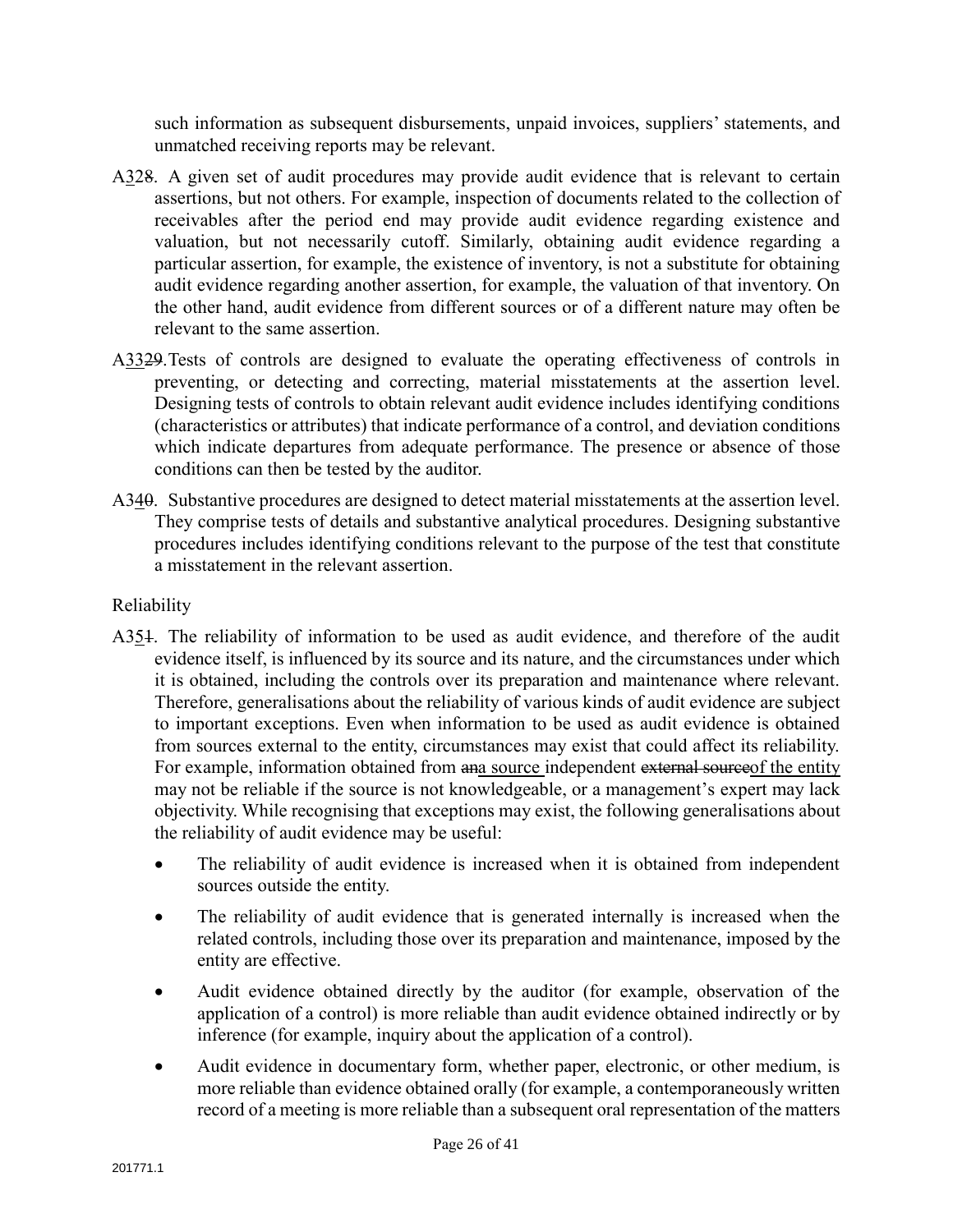discussed).

- Audit evidence provided by original documents is more reliable than audit evidence provided by photocopies or facsimiles, or documents that have been filmed, digitised or otherwise transformed into electronic form, the reliability of which may depend on the controls over their preparation and maintenance.
- A362. ISA (NZ) 520 provides further guidance regarding the reliability of data used for purposes of designing analytical procedures as substantive procedures.<sup>25</sup>
- A373. ISA (NZ) 240 deals with circumstances where the auditor has reason to believe that a document may not be authentic, or may have been modified without that modification having been disclosed to the auditor.<sup>26</sup>
- A384. ISA (NZ) 250 (Revised)<sup>27</sup> provides further guidance with respect to the auditor complying with any additional responsibilities under law, regulation or relevant ethical requirements regarding an entity's identified or suspected non-compliance with laws and regulations that may provide further information that is relevant to the auditor's work in accordance with ISAs (NZ) and evaluating the implications of such non-compliance in relation to other aspects of the audit.

### External Information Sources

- A39. The auditor is required by paragraph 7 to consider the relevance and reliability of information obtained from an external information source that is to be used as audit evidence, regardless of whether that information has been used by the entity in preparing the financial statements or obtained by the auditor. For information obtained from an external information source, that consideration may, in certain cases, include audit evidence about the external information source or the preparation of the information by the external information source, obtained through designing and performing further audit procedures in accordance with ISA (NZ) 330 or, where applicable, ISA (NZ) 540 (Revised).<sup>28</sup>
- A40. Obtaining an understanding of why management or, when applicable, a management's expert uses an external information source, and how the relevance and reliability of the information was considered (including its accuracy and completeness), may help to inform the auditor's consideration of the relevance and reliability of that information.
- A41. The following factors may be important when considering the relevance and reliability of information obtained from an external information source, including its accuracy and completeness, taking into account that some of these factors may only be relevant when the information has been used by management in preparing the financial statements or has been obtained by the auditor:
	- The nature and authority of the external information source. For example, a central

<sup>28</sup> ISA (NZ) 540 (Revised), *Auditing Accounting Estimates and Disclosures*

<sup>&</sup>lt;sup>25</sup> ISA (NZ) 520, paragraph  $5(a)$ .

<sup>&</sup>lt;sup>26</sup> ISA (NZ) 240, "*The Auditor's Responsibilities Relating to Fraud in an Audit of Financial Statements*," paragraph 1413.

<sup>27</sup> ISA (NZ) 250 (Revised), *Consideration of Laws and Regulations in an Audit of Financial Statements*, paragraph 9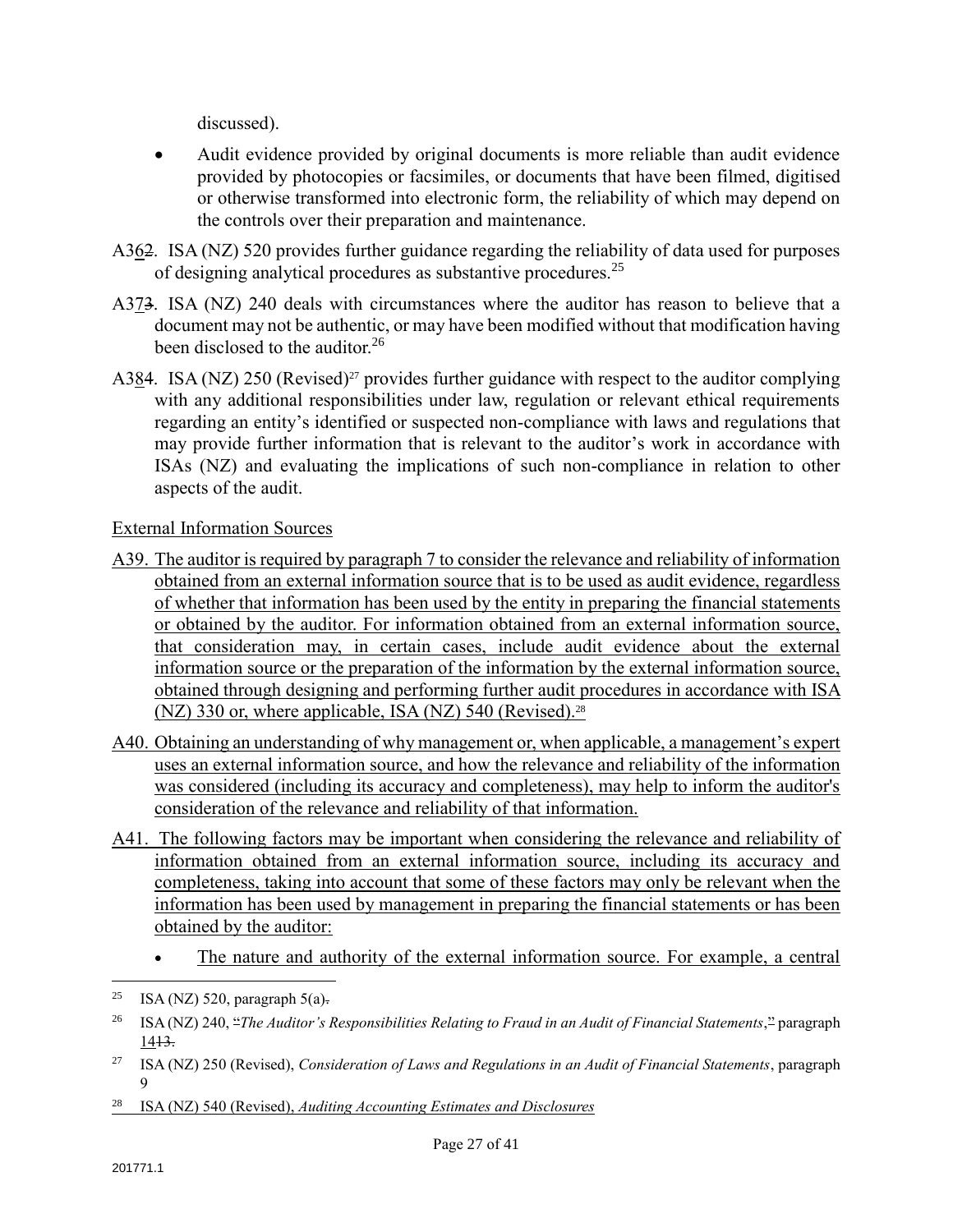bank or government statistics office with a legislative mandate to provide industry information to the public is likely to be an authority for certain types of information;

- The ability to influence the information obtained, through relationships between the entity and the information source;
- The competence and reputation of the external information source with respect to the information, including whether, in the auditor's professional judgement, the information is routinely provided by a source with a track record of providing reliable information;
- Past experience of the auditor with the reliability of the information provided by the external information source;
- Evidence of general market acceptance by users of the relevance and/or reliability of information from an external information source for a similar purpose to that for which the information has been used by management or the auditor;
- Whether the entity has in place controls to address the relevance and reliability of the information obtained and used;
- Whether the external information source accumulates overall market information or engages directly in "setting" market transactions;
- Whether the information is suitable for use in the manner in which it is being used and, if applicable, was developed taking into account the applicable financial reporting framework;
- Alternative information that may contradict the information used;
- The nature and extent of disclaimers or other restrictive language relating to the information obtained;
- Information about the methods used in preparing the information, how the methods are being applied including, where applicable, how models have been used in such application, and the controls over the methods; and
- When available, information relevant to considering the appropriateness of assumptions and other data applied by the external information sources in developing the information obtained.
- A42. The nature and extent of the auditor's consideration takes into account the assessed risks of material misstatement at the assertion level to which the use of the external information is relevant, the degree to which the use of that information is relevant to the reasons for the assessed risks of material misstatement and the possibility that the information from the external information source may not be reliable (for example, whether it is from a credible source). Based on the auditor's consideration of the matters described in paragraph A33B, the auditor may determine that further understanding of the entity and its environment, including its internal control, is needed, in accordance with ISA (NZ) 315, or that further audit procedures, in accordance with ISA (NZ)  $330^{29}$ , and ISA (NZ) 540 (Revised)<sup>30</sup> when

<sup>&</sup>lt;sup>29</sup> ISA (NZ) 330, paragraph 6

<sup>30</sup> ISA (NZ) 540 (Revised), paragraph 29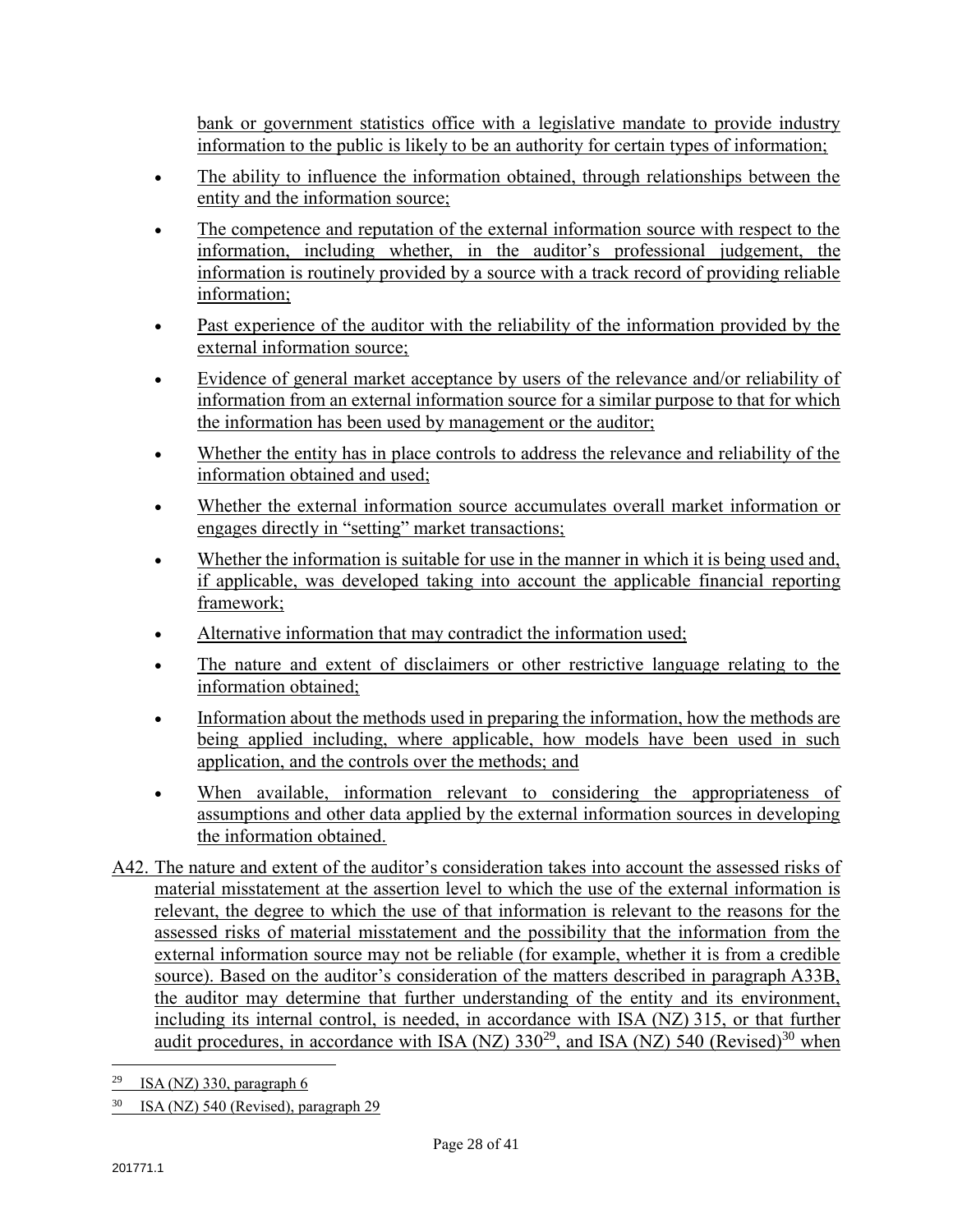applicable, are appropriate in the circumstances, to respond to the assessed risks of material misstatement related to the use of information from an external information source. Such procedures may include:

- Performing a comparison of information obtained from the external information source with information obtained from an alternative independent information source.
- When relevant to considering management's use of an external information source, obtaining an understanding of controls management has in place to consider the reliability of the information from external information sources, and potentially testing the operating effectiveness of such controls.
- Performing procedures to obtain information from the external information source to understand its processes, techniques, and assumptions, for the purposes of identifying, understanding and, when relevant, testing the operating effectiveness of its controls.
- A43. In some situations, there may be only one provider of certain information, for example, information from a central bank or government, such as an inflation rate, or a single recognised industry body. In such cases, the auditor's determination of the nature and extent of audit procedures that may be appropriate in the circumstances is influenced by the nature and credibility of the source of the information, the assessed risks of material misstatement to which that external information is relevant, and the degree to which the use of that information is relevant to the reasons for the assessed risk of material misstatement. For example, when the information is from a credible authoritative source, the extent of the auditor's further audit procedures may be less extensive, such as corroborating the information to the source's website or published information. In other cases, if a source is not assessed as credible, the auditor may determine that more extensive procedures are appropriate and, in the absence of any alternative independent information source against which to compare, may consider whether performing procedures to obtain information from the external information source, when practical, is appropriate in order to obtain sufficient appropriate audit evidence.
- A44. When the auditor does not have a sufficient basis with which to consider the relevance and reliability of information from an external information source, the auditor may have a limitation on scope if sufficient appropriate audit evidence cannot be obtained through alternative procedures. Any imposed limitation on scope is evaluated in accordance with the requirements of ISA (NZ) 705 (Revised).<sup>31</sup>

## *Reliability of Information Produced by a Management's Expert (Ref: Para. 8)*

- A435. The preparation of an entity's financial statements may require expertise in a field other than accounting or auditing, such as actuarial calculations, valuations, or engineering data. The entity may employ or engage experts in these fields to obtain the needed expertise to prepare the financial statements. Failure to do so when such expertise is necessary increases the risks of material misstatement.
- A346. When information to be used as audit evidence has been prepared using the work of a management's expert, the requirement in paragraph 8 of this ISA (NZ) applies. For example,

 $\overline{a}$ <sup>31</sup> ISA (NZ) 705 (Revised), *Modifications to the Opinion in the Independent Auditor's Report*, Paragraph 13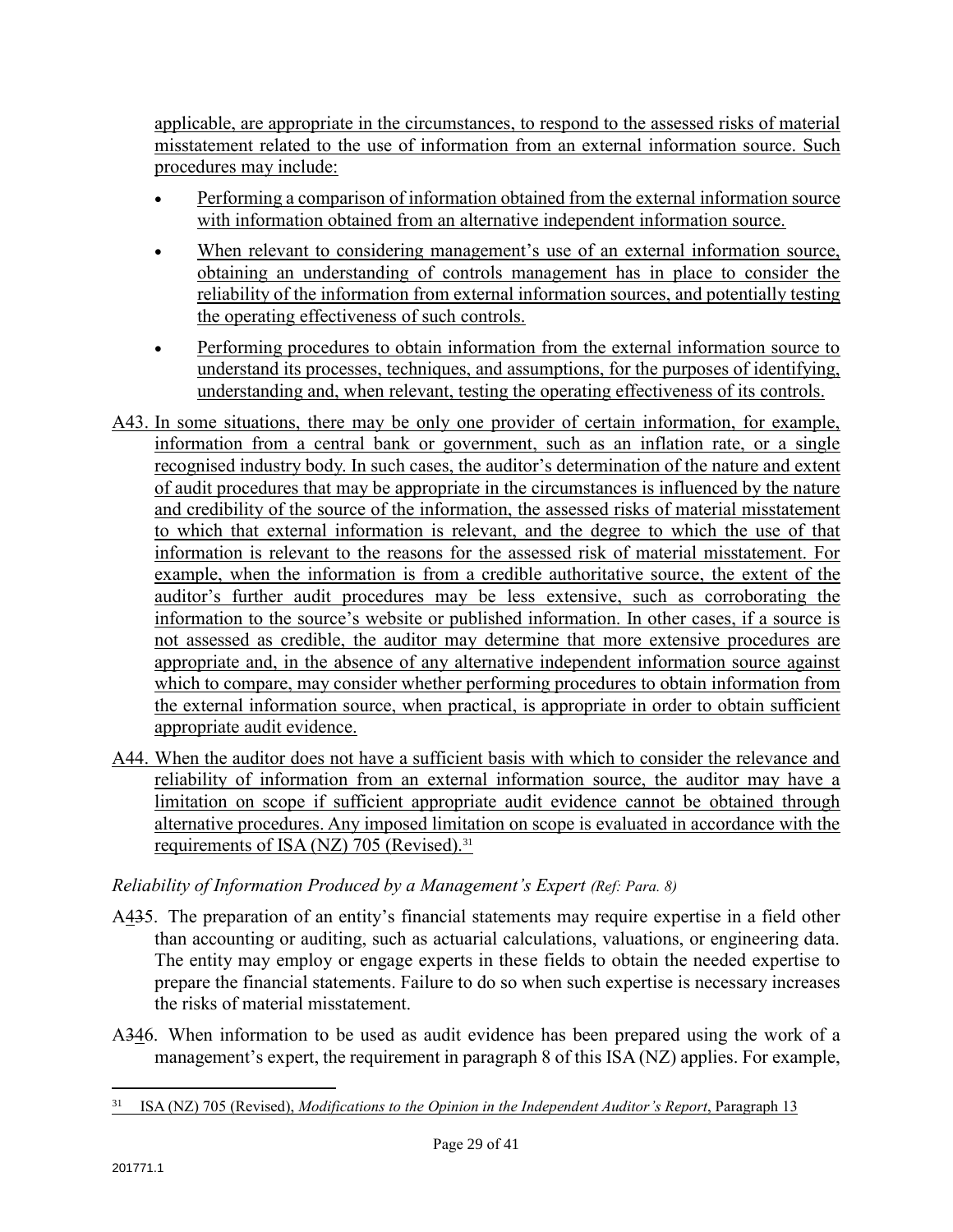an individual or organisation may possess expertise in the application of models to estimate the fair value of securities for which there is no observable market. If the individual or organisation applies that expertise in making an estimate which the entity uses in preparing its financial statements, the individual or organisation is a management's expert and paragraph 8 applies. If, on the other hand, that individual or organisation merely provides price data regarding private transactions not otherwise available to the entity which the entity uses in its own estimation methods, such information, if used as audit evidence, is subject to paragraph 7 of this ISA, but is being information from an external information source and not the use of a management's expert by the entity.

- A347. The nature, timing and extent of audit procedures in relation to the requirement in paragraph 8 of this ISA, may be affected by such matters as:
	- The nature and complexity of the matter to which the management's expert relates.
	- The risks of material misstatement in the matter.
	- The availability of alternative sources of audit evidence.
	- The nature, scope and objectives of the management's expert's work.
	- Whether the management's expert is employed by the entity, or is a party engaged by it to provide relevant services.
	- The extent to which management can exercise control or influence over the work of the management's expert.
	- Whether the management's expert is subject to technical performance standards or other professional or industry requirements.
	- The nature and extent of any controls within the entity over the management's expert's work.
	- The auditor's knowledge and experience of the management's expert's field of expertise.
	- The auditor's previous experience of the work of that expert.

The Competence, Capabilities and Objectivity of a Management's Expert (Ref: Para. 8(a))

- A348. Competence relates to the nature and level of expertise of the management's expert. Capability relates the ability of the management's expert to exercise that competence in the circumstances. Factors that influence capability may include, for example, geographic location, and the availability of time and resources. Objectivity relates to the possible effects that bias, conflict of interest or the influence of others may have on the professional or business judgement of the management's expert. The competence, capabilities and objectivity of a management's expert, and any controls within the entity over that expert's work, are important factors in relation to the reliability of any information produced by a management's expert.
- A349. Information regarding the competence, capabilities and objectivity of a management's expert may come from a variety of sources, such as:
	- Personal experience with previous work of that expert.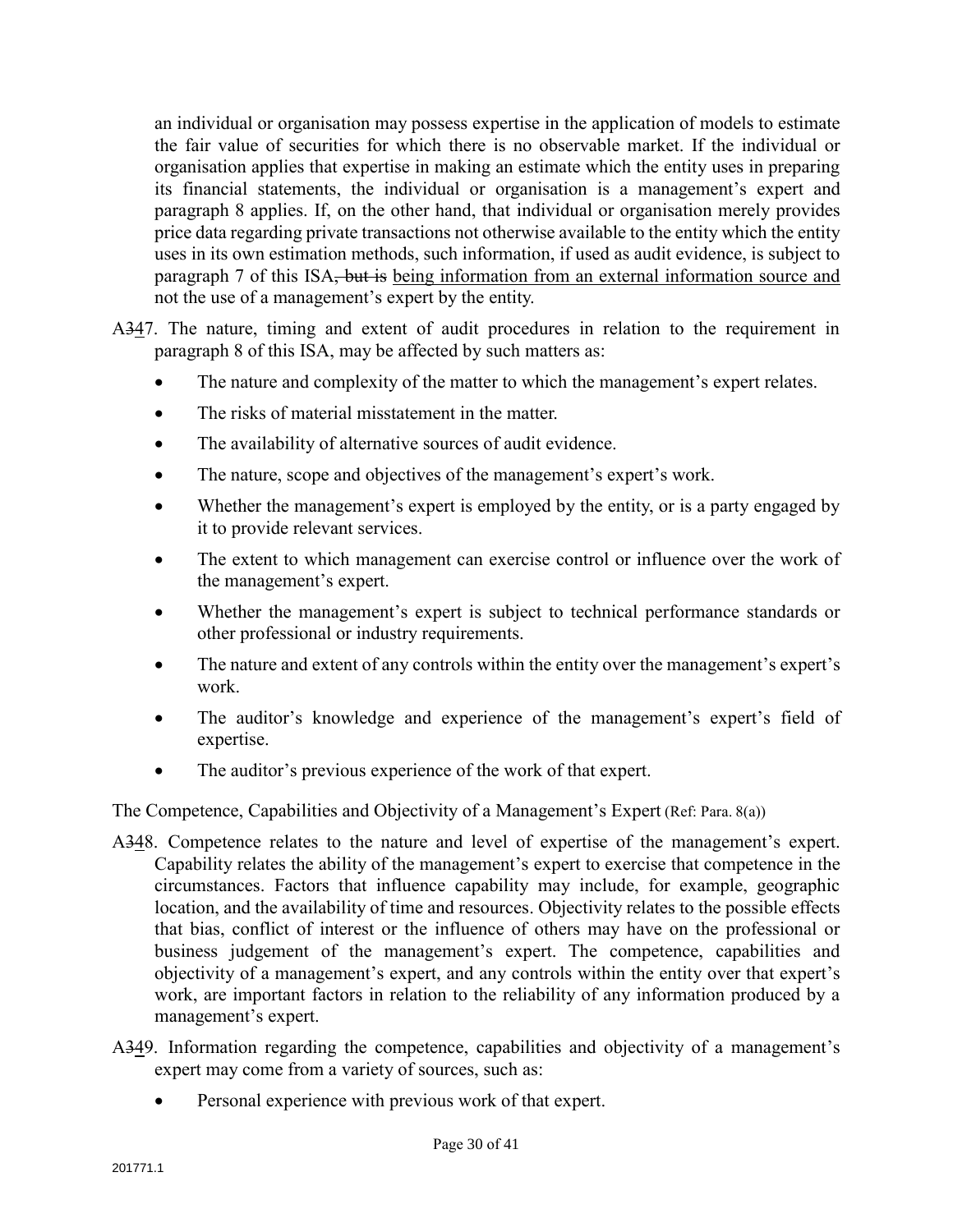- Discussions with that expert.
- Discussions with others who are familiar with that expert's work.
- Knowledge of that expert's qualifications, membership of a professional body or industry association, license to practice, or other forms of external recognition.
- Published papers or books written by that expert.
- An auditor's expert, if any, who assists the auditor in obtaining sufficient appropriate audit evidence with respect to information produced by the management's expert.
- A450. Matters relevant to evaluating the competence, capabilities and objectivity of a management's expert include whether that expert's work is subject to technical performance standards or other professional or industry requirements, for example, ethical standards and other membership requirements of a professional body or industry association, accreditation standards of a licensing body, or requirements imposed by law or regulation.
- A451. Other matters that may be relevant include:
	- The relevance of the management's expert's competence to the matter for which that expert's work will be used, including any areas of specialty within that expert's field. For example, a particular actuary may specialise in property and casualty insurance, but have limited expertise regarding pension calculations.
	- The management's expert's competence with respect to relevant accounting requirements, for example, knowledge of assumptions and methods, including models where applicable, that are consistent with the applicable financial reporting framework.
	- Whether unexpected events, changes in conditions, or the audit evidence obtained from the results of audit procedures indicate that it may be necessary to reconsider the initial evaluation of the competence, capabilities and objectivity of the management's expert as the audit progresses.
- A452. A broad range of circumstances may threaten objectivity, for example, self-interest threats, advocacy threats, familiarity threats, self-review threats and intimidation threats. Safeguards may reduce such threats, and may be created either by external structures (for example, the management's expert's profession, legislation or regulation), or by the management's expert's work environment (for example, quality control policies and procedures).
- A453. Although safeguards cannot eliminate all threats to a management's expert's objectivity, threats such as intimidation threats may be of less significance to an expert engaged by the entity than to an expert employed by the entity, and the effectiveness of safeguards such as quality control policies and procedures may be greater. Because the threat to objectivity created by being an employee of the entity will always be present, an expert employed by the entity cannot ordinarily be regarded as being more likely to be objective than other employees of the entity.
- A454. When evaluating the objectivity of an expert engaged by the entity, it may be relevant to discuss with management and that expert any interests and relationships that may create threats to the expert's objectivity, and any applicable safeguards, including any professional requirements that apply to the expert; and to evaluate whether the safeguards are adequate. Interests and relationships creating threats may include: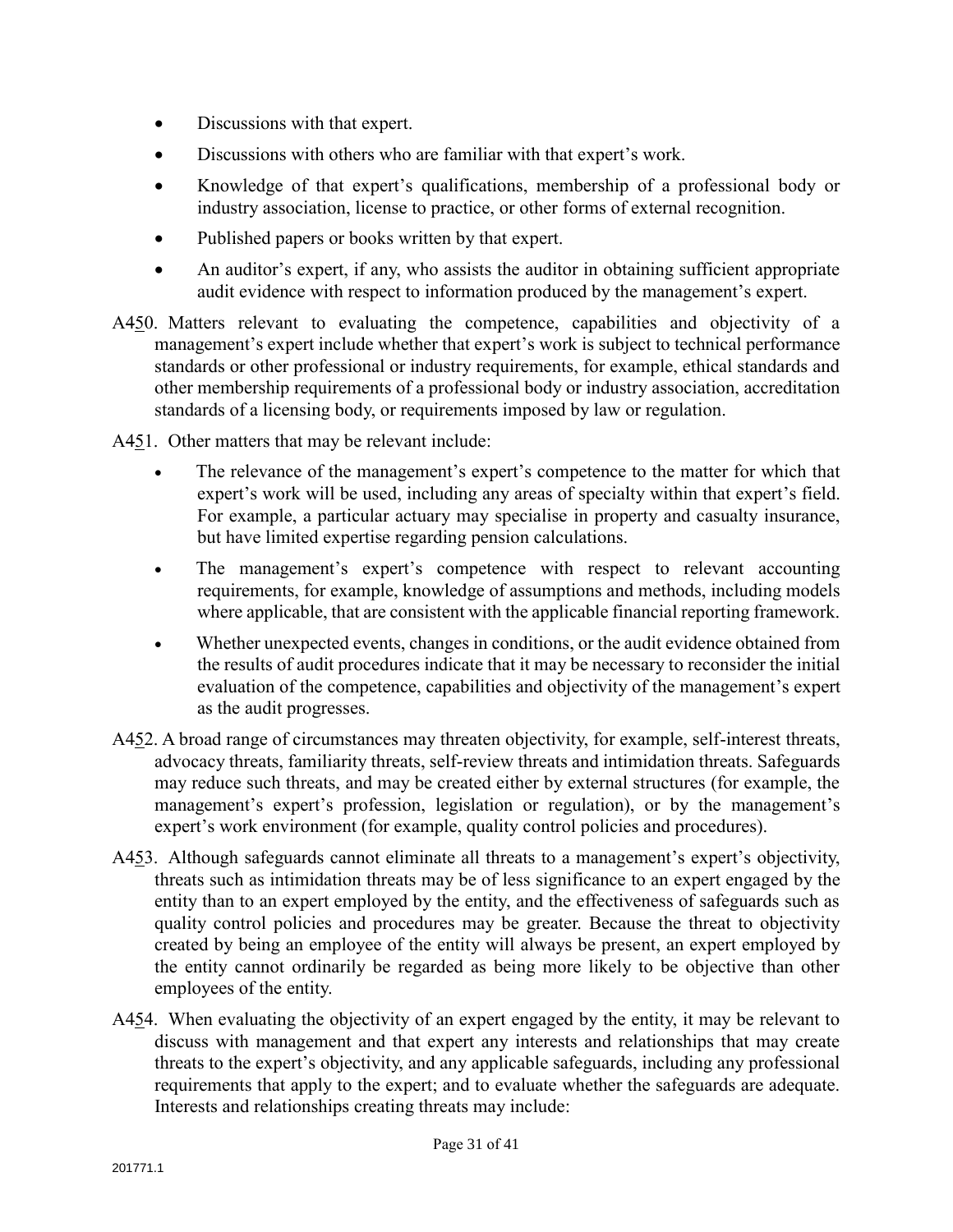- Financial interests.
- Business and personal relationships.
- Provision of other services.

Obtaining an Understanding of the Work of the Management's Expert (Ref: Para. 8(b))

- A455. An understanding of the work of the management's expert includes an understanding of the relevant field of expertise. An understanding of the relevant field of expertise may be obtained in conjunction with the auditor's determination of whether the auditor has the expertise to evaluate the work of the management's expert, or whether the auditor needs an auditor's expert for this purpose.<sup>32</sup>
- A456. Aspects of the management's expert's field relevant to the auditor's understanding may include:
	- Whether that expert's field has areas of specialty within it that are relevant to the audit.
	- Whether any professional or other standards, and regulatory or legal requirements apply.
	- What assumptions and methods are used by the management's expert, and whether they are generally accepted within that expert's field and appropriate for financial reporting purposes.
	- The nature of internal and external data or information the management's expert uses.
- A457. In the case of a management's expert engaged by the entity, there will ordinarily be an engagement letter or other written form of agreement between the entity and that expert. Evaluating that agreement when obtaining an understanding of the work of the management's expert may assist the auditor in determining the appropriateness of the following for the auditor's purposes:
	- The nature, scope and objectives of that expert's work;
	- The respective roles and responsibilities of management and that expert; and
	- The nature, timing and extent of communication between management and that expert, including the form of any report to be provided by that expert.
- A458. In the case of a management's expert employed by the entity, it is less likely there will be a written agreement of this kind. Inquiry of the expert and other members of management may be the most appropriate way for the auditor to obtain the necessary understanding

Evaluating the Appropriateness of the Management's Expert's Work (Ref: Para. 8(c))

- A459. Considerations when evaluating the appropriateness of the management's expert's work as audit evidence for the relevant assertion may include:
	- The relevance and reasonableness of that expert's findings or conclusions, their consistency with other audit evidence, and whether they have been appropriately reflected in the financial statements;

 $32$  ISA (NZ) 620, "Using the Work of an Auditor's Expert," paragraph 7.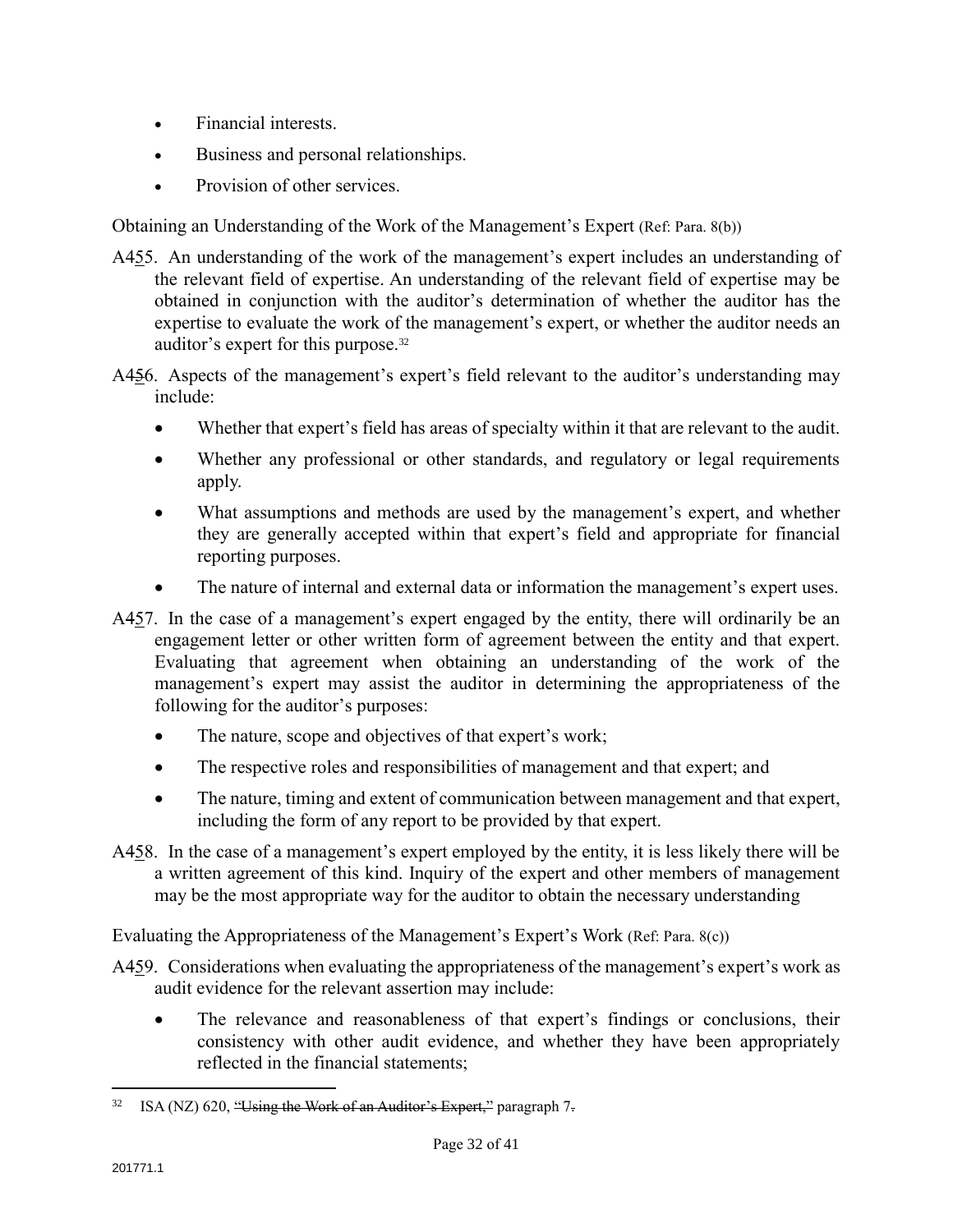- If that expert's work involves use of significant assumptions and methods, the relevance and reasonableness of those assumptions and methods; and
- If that expert's work involves significant use of source data the relevance, completeness, and accuracy of that source data; and
- If that expert's work involves the use of information from an external information source, the relevance and reliability of that information.

#### *Information Produced by the Entity and Used for the Auditor's Purposes* (Ref: Para. 9(a)–(b))

- A560. In order for the auditor to obtain reliable audit evidence, information produced by the entity that is used for performing audit procedures needs to be sufficiently complete and accurate. For example, the effectiveness of auditing revenue by applying standard prices to records of sales volume is affected by the accuracy of the price information and the completeness and accuracy of the sales volume data. Similarly, if the auditor intends to test a population (for example, payments) for a certain characteristic (for example, authorisation), the results of the test will be less reliable if the population from which items are selected for testing is not complete.
- A561. Obtaining audit evidence about the accuracy and completeness of such information may be performed concurrently with the actual audit procedure applied to the information when obtaining such audit evidence is an integral part of the audit procedure itself. In other situations, the auditor may have obtained audit evidence of the accuracy and completeness of such information by testing controls over the preparation and maintenance of the information. In some situations, however, the auditor may determine that additional audit procedures are needed.
- A562. In some cases, the auditor may intend to use information produced by the entity for other audit purposes. For example, the auditor may intend to make use of the entity's performance measures for the purpose of analytical procedures, or to make use of the entity's information produced for monitoring activities, such as reports of the internal audit function. In such cases, the appropriateness of the audit evidence obtained is affected by whether the information is sufficiently precise or detailed for the auditor's purposes. For example, performance measures used by management may not be precise enough to detect material misstatements.

#### **Selecting Items for Testing to Obtain Audit Evidence (Ref: Para. 10)**

- A563. An effective test provides appropriate audit evidence to an extent that, taken with other audit evidence obtained or to be obtained, will be sufficient for the auditor's purposes. In selecting items for testing, the auditor is required by paragraph 7 to determine the relevance and reliability of information to be used as audit evidence; the other aspect of effectiveness (sufficiency) is an important consideration in selecting items to test. The means available to the auditor for selecting items for testing are:
	- (a) Selecting all items (100% examination);
	- (b) Selecting specific items; and
	- (c) Audit sampling.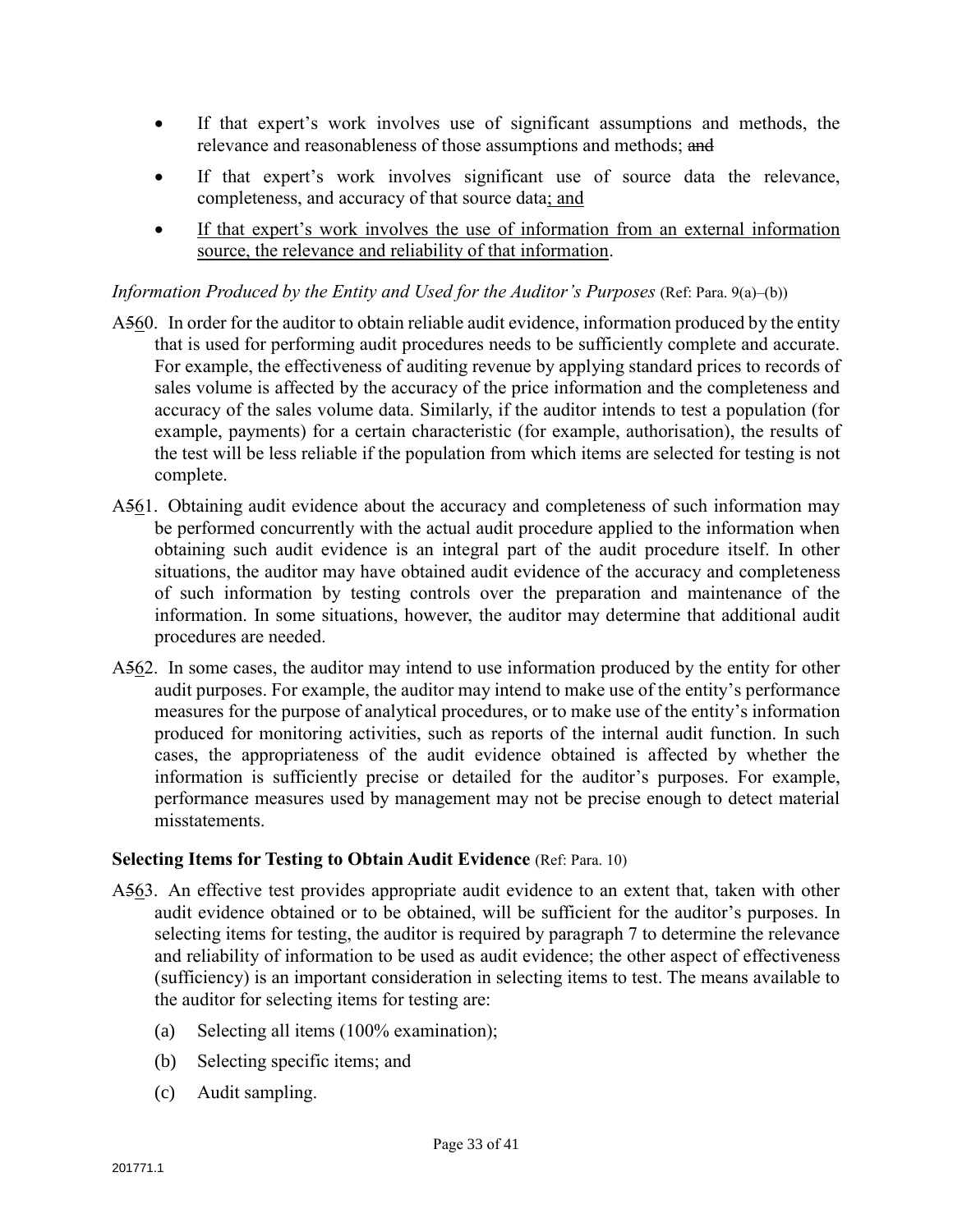The application of any one or combination of these means may be appropriate depending on the particular circumstances, for example, the risks of material misstatement related to the assertion being tested, and the practicality and efficiency of the different means.

## *Selecting All Items*

- A564. The auditor may decide that it will be most appropriate to examine the entire population of items that make up a class of transactions or account balance (or a stratum within that population). 100% examination is unlikely in the case of tests of controls; however, it is more common for tests of details. 100% examination may be appropriate when, for example:
	- The population constitutes a small number of large value items;
	- There is a significant risk and other means do not provide sufficient appropriate audit evidence; or
	- The repetitive nature of a calculation or other process performed automatically by an information system makes a 100% examination cost effective.

### *Selecting Specific Items*

- A565. The auditor may decide to select specific items from a population. In making this decision, factors that may be relevant include the auditor's understanding of the entity, the assessed risks of material misstatement, and the characteristics of the population being tested. The judgemental selection of specific items is subject to non-sampling risk. Specific items selected may include:
	- *High value or key items*. The auditor may decide to select specific items within a population because they are of high value, or exhibit some other characteristic, for example, items that are suspicious, unusual, particularly risk-prone or that have a history of error.
	- *All items over a certain amount*. The auditor may decide to examine items whose recorded values exceed a certain amount so as to verify a large proportion of the total amount of a class of transactions or account balance.
	- *Items to obtain information*. The auditor may examine items to obtain information about matters such as the nature of the entity, or the nature of transactions.
- A566. While selective examination of specific items from a class of transactions or account balance will often be an efficient means of obtaining audit evidence, it does not constitute audit sampling. The results of audit procedures applied to items selected in this way cannot be projected to the entire population; accordingly, selective examination of specific items does not provide audit evidence concerning the remainder of the population.

#### *Audit Sampling*

A567. Audit sampling is designed to enable conclusions to be drawn about an entire population on the basis of testing a sample drawn from it. Audit sampling is discussed in ISA (NZ)  $530^{33}$ 

<sup>33</sup> ISA (NZ) 530, "*Audit Sampling.*"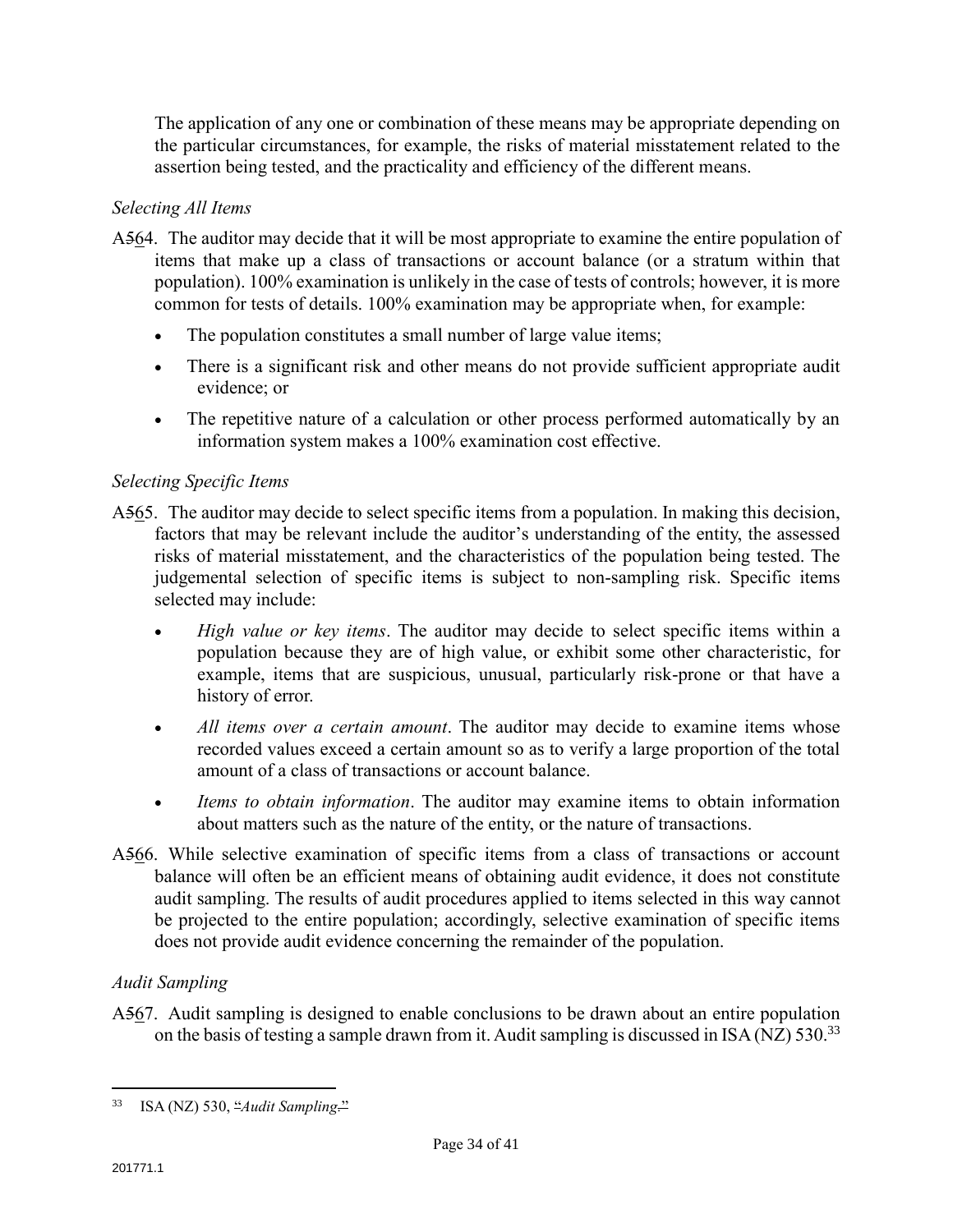#### **Inconsistency in, or Doubts over Reliability of, Audit Evidence** (Ref: Para. 11)

A568. Obtaining audit evidence from different sources or of a different nature may indicate that an individual item of audit evidence is not reliable, such as when audit evidence obtained from one source is inconsistent with that obtained from another. This may be the case when, for example, responses to inquiries of management, internal auditors, and others are inconsistent, or when responses to inquiries of those charged with governance made to corroborate the responses to inquiries of management are inconsistent with the response by management. ISA (NZ) 230 includes a specific documentation requirement if the auditor identified information that is inconsistent with the auditor's final conclusion regarding a significant matter.<sup>34</sup>

<sup>34</sup> ISA (NZ) 230, "*Audit Documentation*," paragraph 11.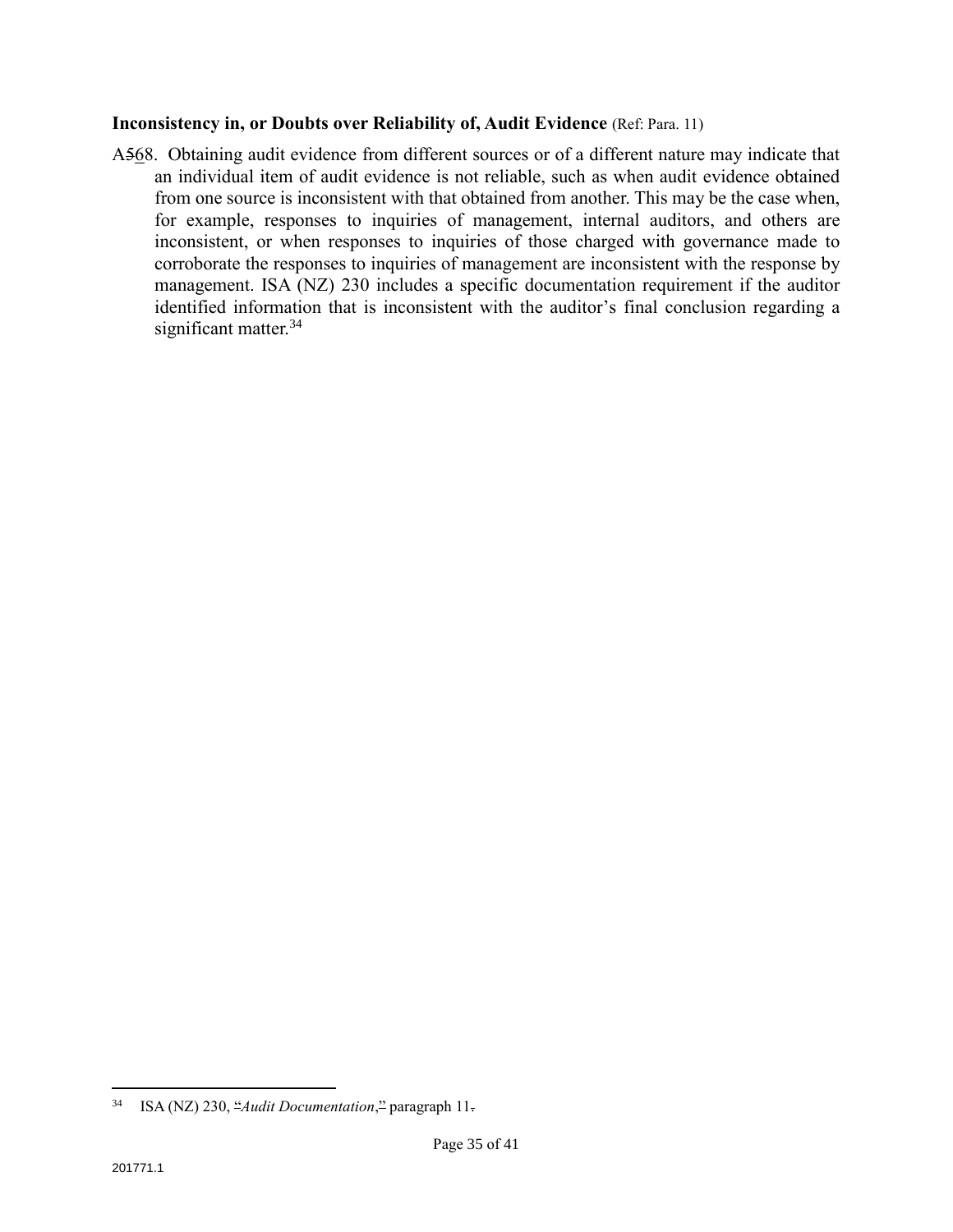## **ISA (NZ) 580,** *Written Representations*

## **Appendix 1**

(Ref: Para. 2)

## **List of ISAs (NZ) Containing Requirements for Written Representations**

This appendix identifies paragraphs in other ISAs that require subject-matter specific written representations. The list is not a substitute for considering the requirements and related application and other explanatory material in ISAs.

- ISA (NZ) 240, "*The Auditor's Responsibilities Relating to Fraud in an Audit of Financial Statements*" – paragraph 39
- ISA (NZ) 250, "Consideration of Laws and Regulations in an Audit of Financial Statements" – paragraph 16
- ISA (NZ) 450, "*Evaluation of Misstatements Identified during the Audit*" paragraph 14
- ISA (NZ) 501, "*Audit Evidence—Specific Considerations for Selected Items*" paragraph 12
- **ISA (NZ) 540 <u>(Revised)</u>, "***Auditing Accounting Estimates<del>, Including Fair Value Accounting</del> Estimates, and Related Disclosures*" – paragraph 2235
- **ISA (NZ) 550, "***Related Parties*" paragraph 26
- ISA (NZ) 560, "*Subsequent Events*" paragraph 9
- ISA (NZ) 570 (Revised), "*Going Concern*" paragraph 16(e)
- ISA (NZ) 710, "Comparative Information—Corresponding Figures and Comparative *Financial Statements*" – paragraph 9
- ISA (NZ) 720 (Revised), "*The Auditor's Responsibilities Relating to Other Information*" paragraph 13(c)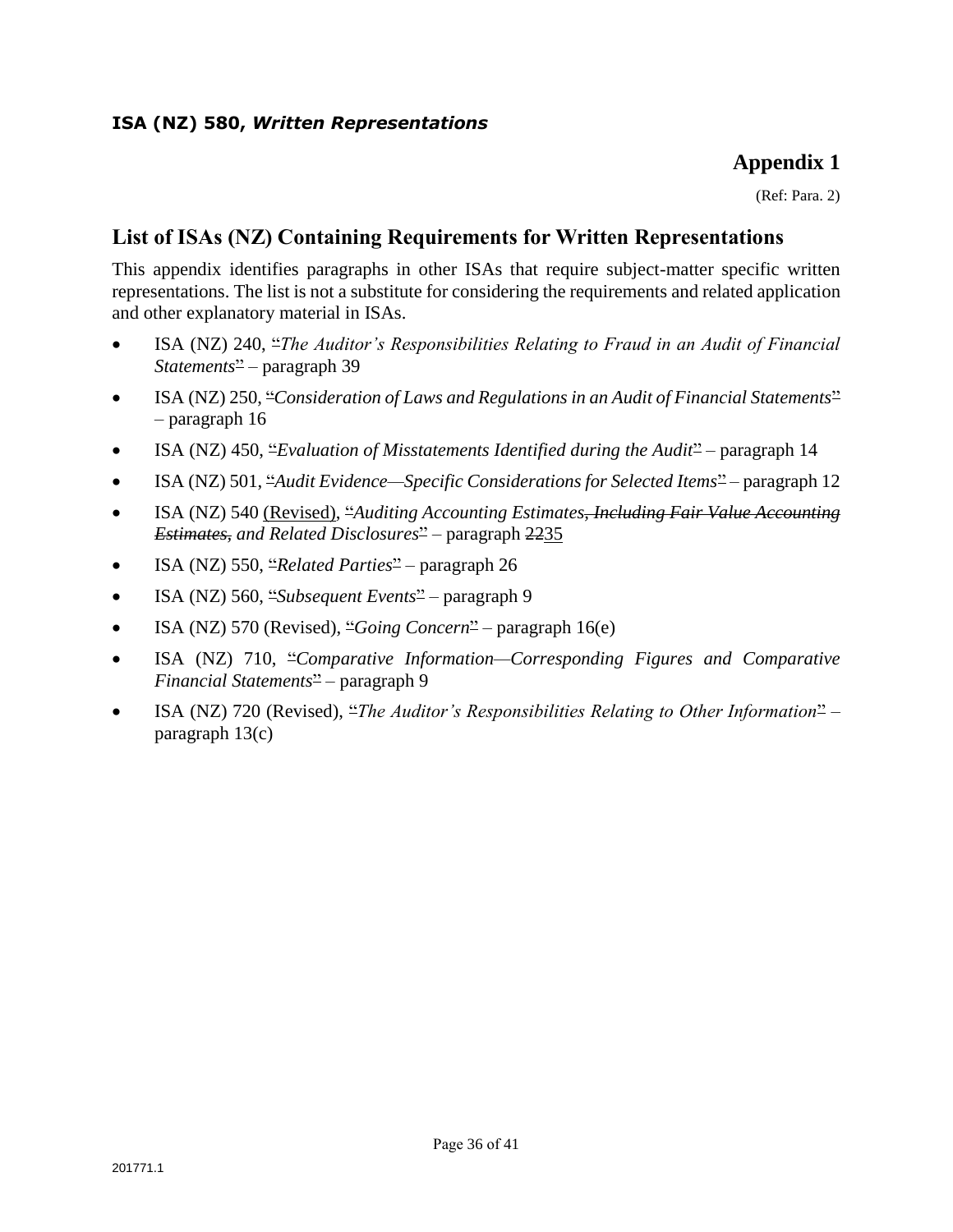# [NZ]**Appendix 2**

(Ref: Para. A21)

## **Illustrative Representation Letter**

The following illustrative letter includes written representations that are required by this and other ISAs (NZ). It is assumed in this illustration that the applicable financial reporting framework is New Zealand equivalents to International Financial Reporting Standards; the requirement of ISA (NZ) 570 (Revised)<sup>35</sup> to obtain a written representation is not relevant; and that there are no exceptions to the requested written representations. If there were exceptions, the representations would need to be modified to reflect the exceptions.

#### (Entity Letterhead)

(To Auditor) (Date)

This representation letter is provided in connection with your audit of the financial statements of ABC Company for the year ended December 31, 20XX<sup>36</sup> for the purpose of expressing an opinion as to whether the financial statements comply with New Zealand equivalents to International Financial Reporting Standards and give a true and fair view of the financial position of ABC Limited as at December 3`, 20XX and of the results of its operations and its cash flows for the year then ended.

We confirm that (*, to the best of our knowledge and belief, having made such inquiries as we considered necessary for the purpose of appropriately informing ourselves*):

#### *Financial Statements*

- We have fulfilled our responsibilities on behalf of the entity, as set out in the terms of the audit engagement dated [insert date], for the preparation of the financial statements in accordance with New Zealand equivalents to International Financial Reporting Standards; in particular the financial statements are fairly presented (*or give a true and fair view*) in accordance therewith.
- Significant The methods, the data, and the significant assumptions used by us in making accounting estimates, including those measured at fair value, and their related disclosures are appropriate to achieve recognition, measurement or disclosure that is reasonable in the context of the applicable financial reporting framework. (ISA (NZ) 540 (Revised))
- Related party relationships and transactions have been appropriately accounted for and disclosed in accordance with the requirements of International Financial Reporting Standards. (ISA (NZ) 550)

<sup>…</sup>

<sup>&</sup>lt;sup>35</sup> ISA (NZ) 570 (Revised), "*Going Concern*."

<sup>&</sup>lt;sup>36</sup> Where the auditor reports on more than one period, the auditor adjusts the date so that the letter pertains to all periods covered by the auditor's report.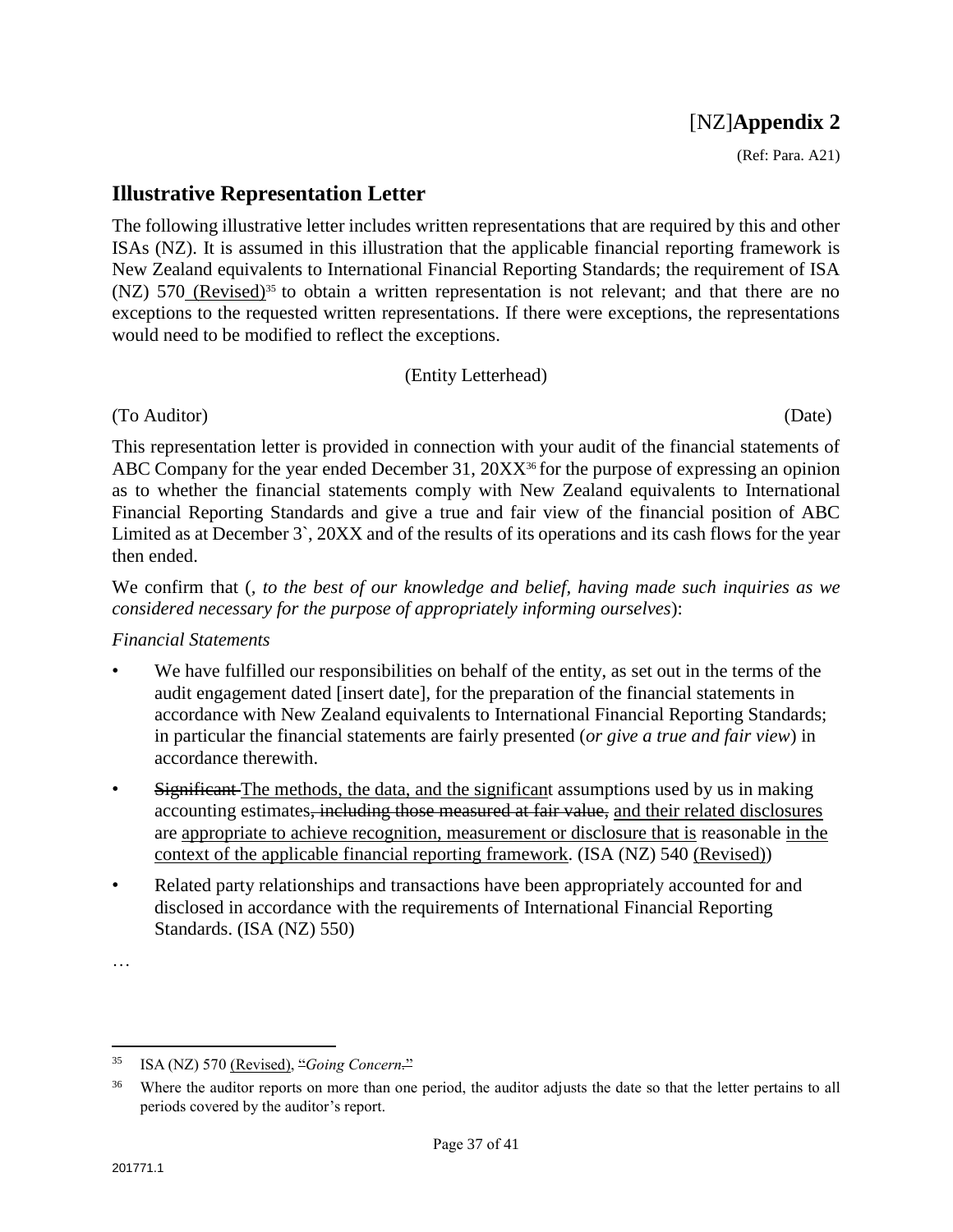## **ISA (NZ) 700 (Revised),** *Forming an Opinion and Reporting on Financial Statements*

## **Requirements**

…

## **Forming an Opinion on the Financial Statements**

- 13. In particular, the auditor shall evaluate whether, in view of the requirements of the applicable financial reporting framework:
	- (a) The financial statements appropriately disclose the significant accounting policies selected and applied. In making this evaluation, the auditor shall consider the relevance of the accounting policies to the entity, and whether they have been presented in an understandable manner; (Ref: Para. A4)
	- (b) The accounting policies selected and applied are consistent with the applicable financial reporting framework and are appropriate;
	- (c) The accounting estimates and related disclosures made by management are reasonable;
	- (d) The information presented in the financial statements is relevant, reliable, comparable, and understandable. In making this evaluation, the auditor shall consider whether:
		- The information that should have been included has been included, and whether such information is appropriately classified, aggregated or disaggregated, and characterised.
		- The overall presentation of the financial statements has been undermined by including information that is not relevant or that obscures a proper understanding of the matters disclosed. (Ref: Para. A5)
	- (e) The financial statements provide adequate disclosures to enable the intended users to understand the effect of material transactions and events on the information conveyed in the financial statements; and (Ref: Para. A6)
	- (f) The terminology used in the financial statements, including the title of each financial statement, is appropriate.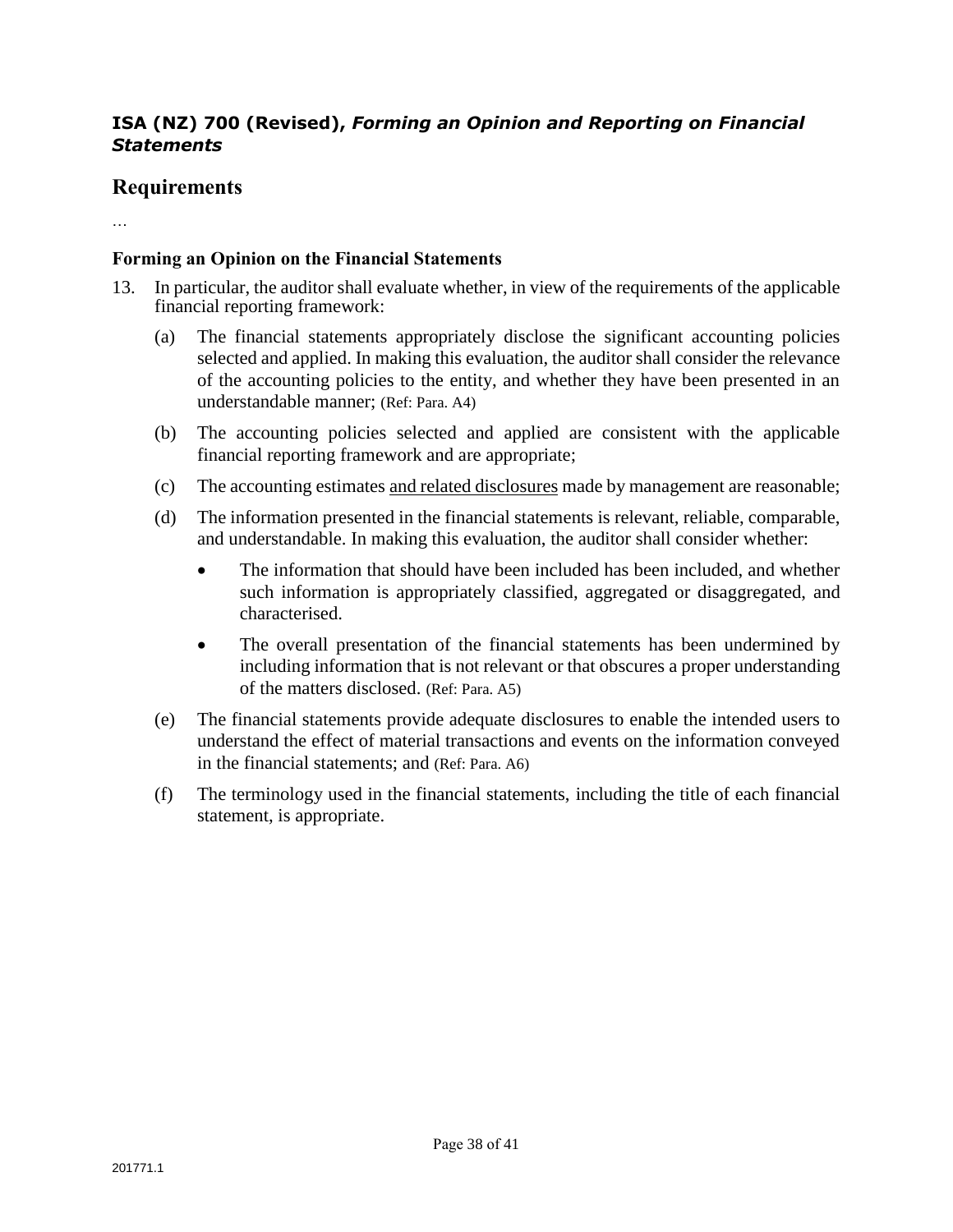## **ISA (NZ) 701,** *Communicating Key Audit Matters in the Independent Auditor's Report*

## **Requirements**

**…**

### **Determining Key Audit Matters**

- 9. The auditor shall determine, from the matters communicated with those charged with governance, those matters that required significant auditor attention in performing the audit. In making this determination, the auditor shall take into account the following: (Ref: Para. A9– A18)
	- (a) Areas of higher assessed risk of material misstatement, or significant risks identified in accordance with ISA (NZ) 315 (Revised).<sup>37</sup> (Ref: Para. A19–A22)
	- (b) Significant auditor judgements relating to areas in the financial statements that involved significant management judgement, including accounting estimates that have are subject to been identified as having a high degree of estimation uncertainty. (Ref: Para. A23–A24)
	- (c) The effect on the audit of significant events or transactions that occurred during the period. (Ref: Para. A25–A26)

…

## **Application and Other Explanatory Material**

Significant Auditor Judgements Relating to Areas in the Financial Statements that Involved Significant Management Judgement, Including Accounting Estimates that Have Been Identified as HavingAre Subject to a High Degree of Estimation Uncertainty (Ref: Para. 9(b))

- A23. ISA (NZ) 260 (Revised) requires the auditor to communicate with those charged with governance the auditor's views about significant qualitative aspects of the entity's accounting practices, including accounting policies, accounting estimates and financial statement disclosures.<sup>38</sup> In many cases, this relates to critical accounting estimates and related disclosures, which are likely to be areas of significant auditor attention, and also may be identified as significant risks.
- A24. However, users of the financial statements have highlighted their interest in accounting estimates that have are subject to a been identified as having high degree of estimation uncertainty (seein accordance with ISA (NZ) 540 (Revised)<sup>39</sup>) that may have not been determined to be significant risks. Among other things, such estimates are highly dependent on management judgement and are often the most complex areas of the financial statements,

<sup>37</sup> <sup>37</sup> ISA (NZ) 315 (Revised), *Identifying and Assessing the Risks of Material Misstatement through Understanding the Entity and Its Environment*.

 $38$  ISA (NZ) 260 (Revised), paragraph 16(a).

<sup>39</sup> See paragraphs 1510–11 of ISA (NZ) 540 (Revised), *Auditing Accounting Estimates, Including Fair Value Accounting Estimates, and Related Disclosures.*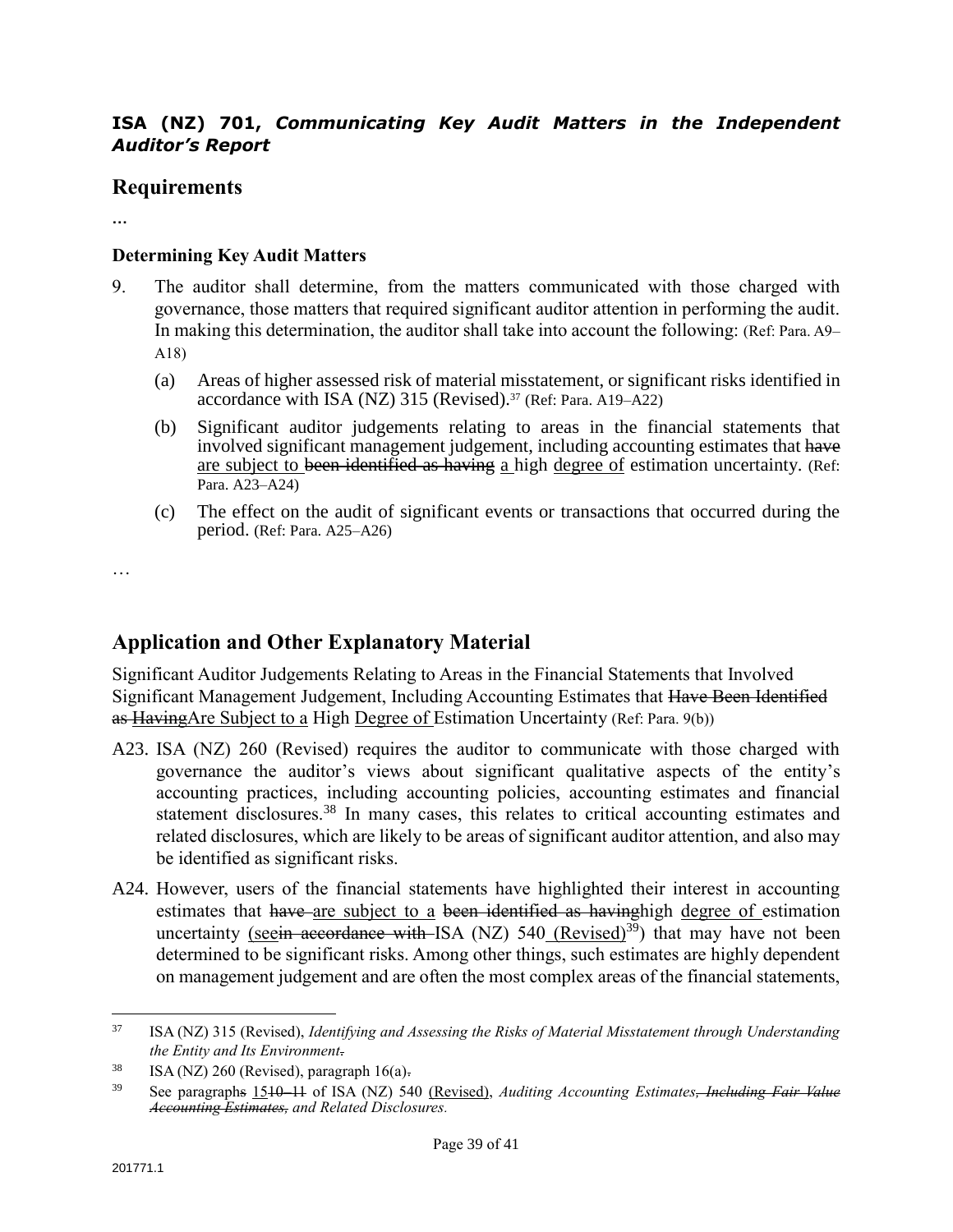and may require the involvement of both a management's expert and an auditor's expert. Users have also highlighted that accounting policies that have a significant effect on the financial statements (and significant changes to those policies) are relevant to their understanding of the financial statements, especially in circumstances where an entity's practices are not consistent with others in its industry.